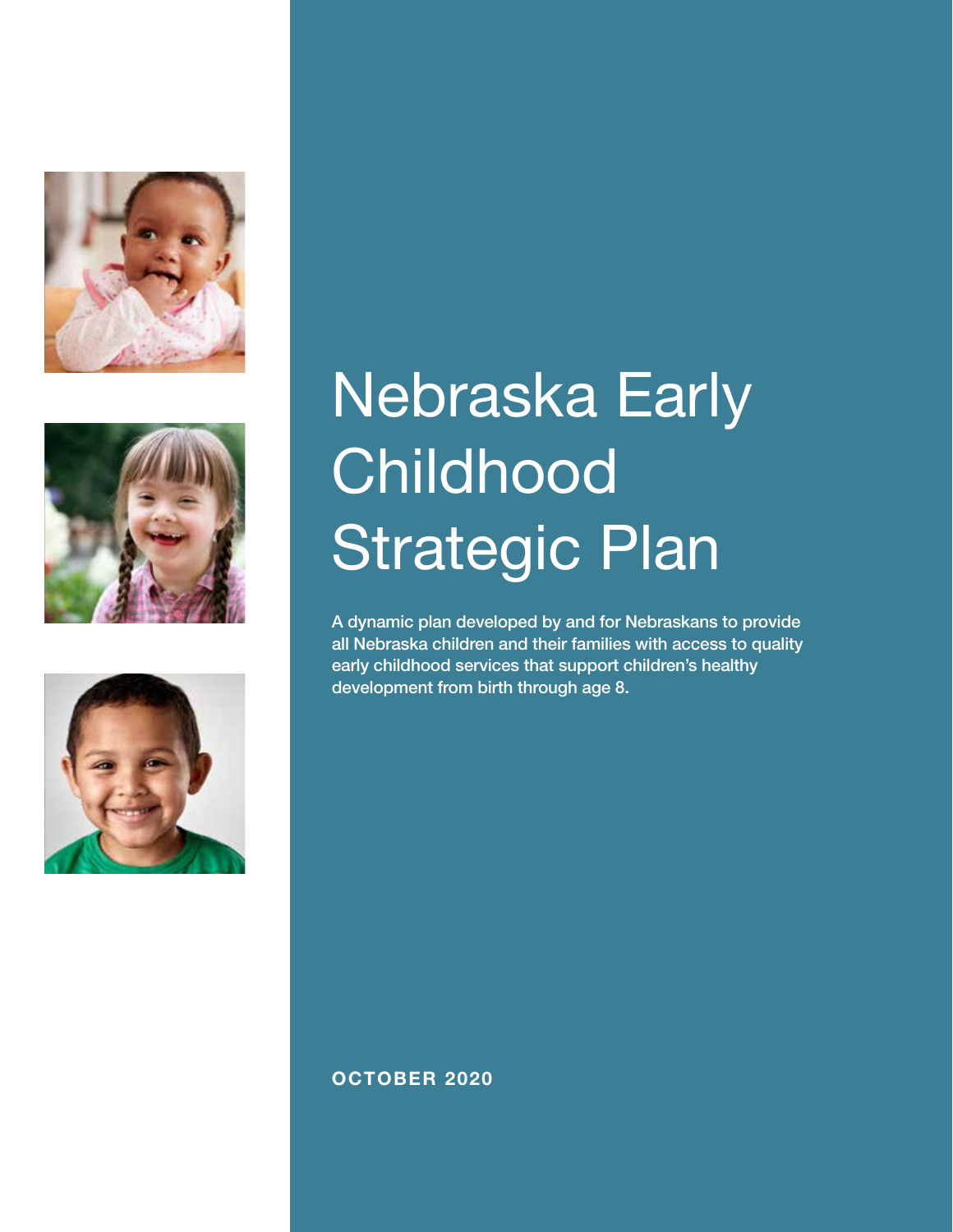Nebraska Early **Childhood** Strategic Plan

Facilitation of the Nebraska Early Childhood Strategic Plan is provided by the Buffett Early Childhood Institute at the University of Nebraska **by the Strategic Plan is provided by the Buffett Early Childhood Institute at** *as part of a broad collaborative effort of the Nebraska Department of Health and Human Services, the Nebraska Department of Education, the Nebraska Children and Families Foundation, and a number of other organizations.* 

*This project is supported by the Preschool Development Grant Birth through Five Initiative (PDG B-5), Grant Number 90TP0040-01-00, from the Office of Child Care, Administration for Children and Families, U.S. Department of Health and Human Services. Its contents are solely the responsibility of the authors and do not necessarily represent the official views of the Office of Child Care, the Administration for Children and Families, or the U.S. Department of Health and Human Services.*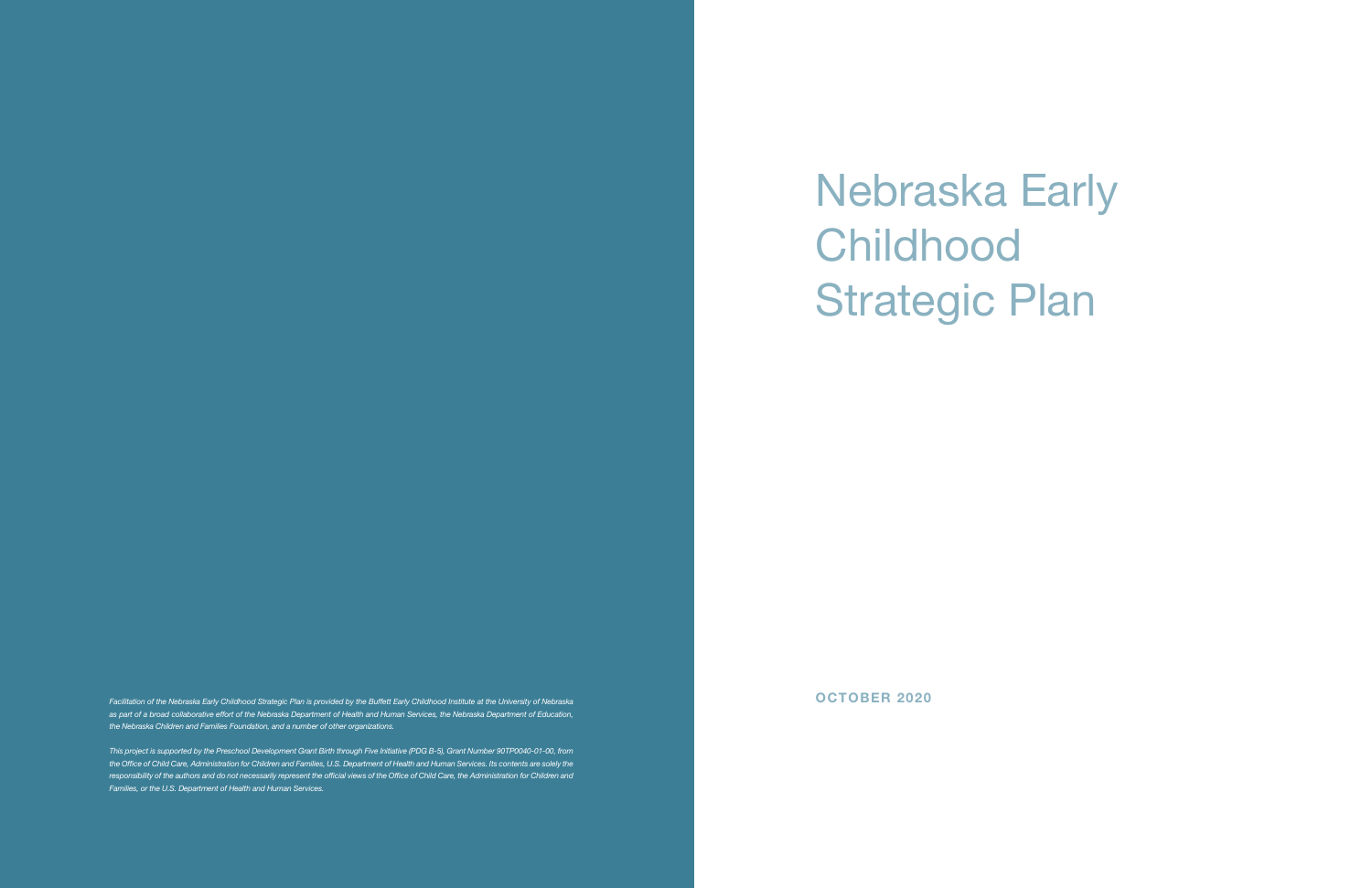# **Contents**

| <b>Overview</b> |                                                                                                                                                                                                        |
|-----------------|--------------------------------------------------------------------------------------------------------------------------------------------------------------------------------------------------------|
|                 |                                                                                                                                                                                                        |
|                 | Needs Assessment: Understanding Nebraska's Early Childhood Resources and Needs4                                                                                                                        |
|                 | Nebraska's Population of Children Birth Through Age 5 and Their Families5                                                                                                                              |
|                 |                                                                                                                                                                                                        |
|                 | Strategic Planning: Creating a More Integrated Early Childhood System in Nebraska10<br>Values to Guide Systems Change in Early Care and Education in Nebraska 10                                       |
|                 |                                                                                                                                                                                                        |
|                 |                                                                                                                                                                                                        |
|                 | 1.1 Increase availability of quality early care and education services in communities across the<br>state by creating funding strategies that pay providers for the full cost of quality services.  14 |
|                 | 1.2 Increase families' access to quality early care and education services by improving                                                                                                                |
|                 | 1.3 Create coordinated and aligned resource, referral, and enrollment systems across the<br>state, regional, and local levels that make it easier for families to find and enroll in (or access)       |
|                 | 1.4 Increase access to essential services especially for vulnerable families and families living                                                                                                       |
|                 |                                                                                                                                                                                                        |
|                 | 2.1 Establish shared, statewide definition of quality to shape and direct all early care and                                                                                                           |
|                 | 2.2 Promote the provision of quality early care and education throughout the state by                                                                                                                  |
|                 | 2.3 Promote the provision of quality early care and education through improved family                                                                                                                  |
|                 | 2.4 Promote the provision of quality early care and education by assessing the physical                                                                                                                |
|                 | 2.5 Increase the provision of quality early care and education throughout the state using the                                                                                                          |
|                 |                                                                                                                                                                                                        |
|                 | 3.1 Create more collaboration among early care and education providers, schools, families,<br>coaches, and businesses in communities and regions across the state. 27                                  |

families' needs. ........................................................................................................................28 3.3 Build or expand capacity within children making transitions across e care and education settings to Kinde Goal 4: Alignment.............................................................................................................................31 4.1 Create more alignment and integ organizations, including agencies, no advocacy groups. .............................. 4.2 Promote the importance of early education to the community, state, 4.3 Expand the state's capacity to su programs and services through integration decision making at the state and com 4.4 Conduct ongoing needs assessr knowledge gained and to continue system. ....................................................................................................................................35 Initial Implementation Strategies................. Goal 1 Strategies..............................................................................................................................36 Goal 2 Strategies..............................................................................................................................38 Goal 3 Strategies..............................................................................................................................40 Goal 4 Strategies..............................................................................................................................41 Learn More and Get Involved......................

| 3.2 Provide models for communities to build customized collaboration plans that meet local                                                                                              |  |
|-----------------------------------------------------------------------------------------------------------------------------------------------------------------------------------------|--|
| 3.3 Build or expand capacity within communities to support continuity of quality care for<br>children making transitions across early care and education settings, including from early |  |
|                                                                                                                                                                                         |  |
| 4.1 Create more alignment and integration of vision and planning across state-level<br>organizations, including agencies, nonprofits, private and philanthropic organizations, and      |  |
| 4.2 Promote the importance of early childhood and the value of quality early care and                                                                                                   |  |
| 4.3 Expand the state's capacity to support coordination and alignment of early childhood<br>programs and services through integrated data systems that track outcomes and support       |  |
| 4.4 Conduct ongoing needs assessment and strategic planning efforts to expand the<br>knowledge gained and to continue to inform the efforts to transform the early childhood            |  |
|                                                                                                                                                                                         |  |
|                                                                                                                                                                                         |  |
|                                                                                                                                                                                         |  |
|                                                                                                                                                                                         |  |
|                                                                                                                                                                                         |  |
|                                                                                                                                                                                         |  |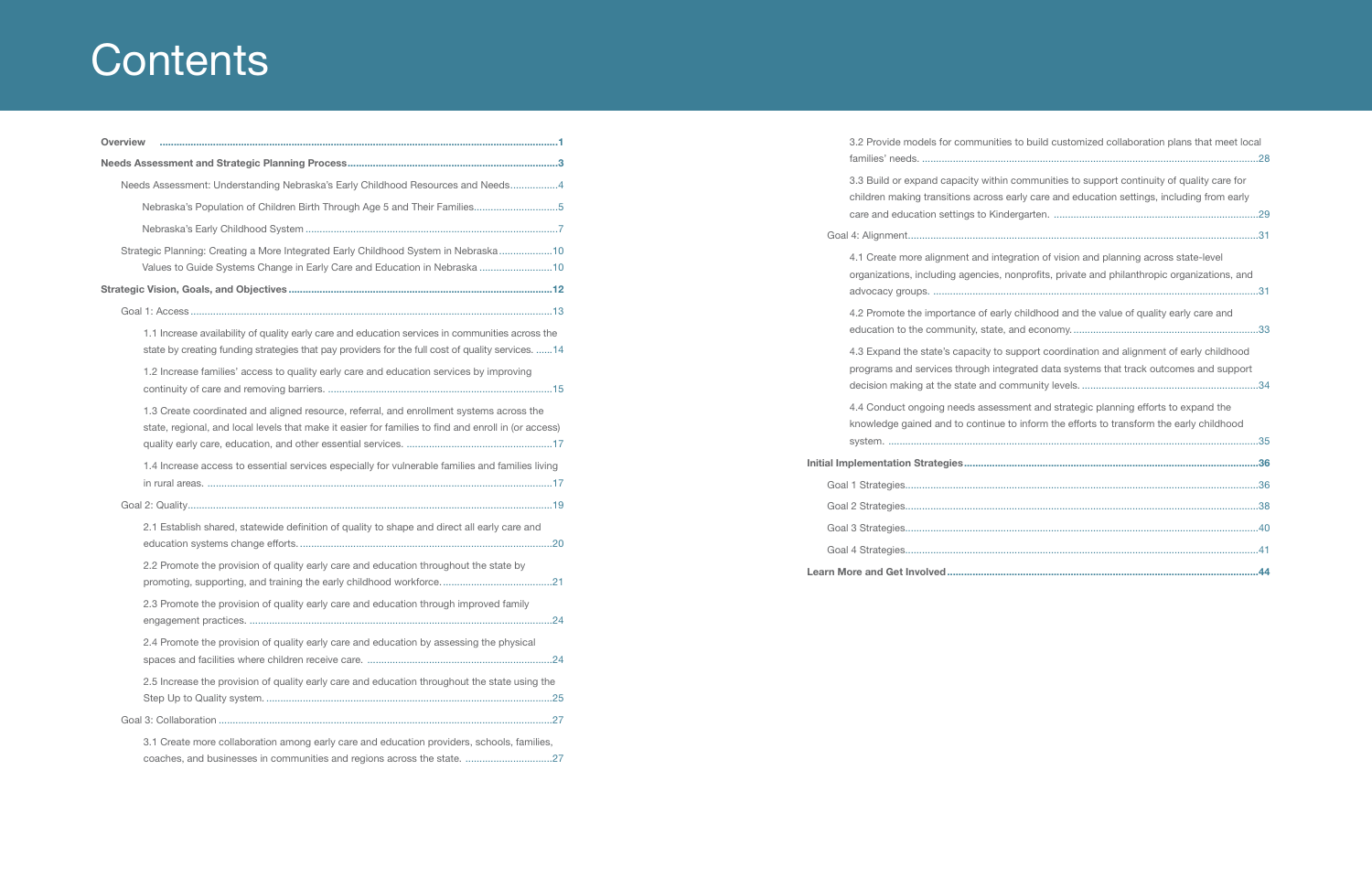## **Overview**

The Nebraska Early Childhood Strategic Plan is a dynamic plan by and for Nebraskans that seeks to ensure that all children have access to quality early childhood services.

The strategic plan is based on findings from a comprehensive statewide needs assessment conducted in 2019 and informed by input from families, early childhood providers, and other stakeholders representing communities across Nebraska and all sectors of the state's early childhood mixed delivery system.

The plan defines four interrelated goals, each with corresponding objectives. These goals are intended to create a more integrated early childhood system—and work on any one of the goals will impact and inform the other goals.

The plan describes an intentional set of goals and objectives for improving the early childhood experiences of the more than 235,000 children, birth through age 8, who live in Nebraska today, with special emphasis on addressing significant disparities that exist across the state.

#### VISION AND GOALS

- Goal 1: Access Each child and their family can access the quality early care, education, and other essential services they need to support each child's healthy development.
- Goal 2: Quality All early care and education settings provide quality experiences for children.
- Goal 3: Collaboration Communities coordinate a locally designed mixed delivery system that provides continuous care and meets the needs of families.
- Goal 4: Alignment Statewide systems align to support communities in creating an integrated and comprehensive mixed delivery system for all children.

The vision, goals, and objectives provide an organizing framework and clear targets for the work ahead. In the coming months, stakeholders across the state will be engaged to continue the strategic planning process. Conversations will be held to seek additional information about opportunities and needs from the diverse communities and stakeholders across the state, informing the development of strategies and action plans for accomplishing the goals. The intent is to build on Nebraska's strengths—locally, regionally, and statewide—to ensure equitable access to quality early childhood services for all children birth through age 8. Learn more about how to get involved at NEearlychildhoodplan.org.

The overarching vision of the Nebraska Early Childhood Strategic Plan is to provide all Nebraska children and their families with access to quality early childhood services that support children's healthy development from birth through age 8.

#### LOOKING AHEAD

## How to Navigate This Document

In this document, you will find information about the following:

#### *Needs Assessment and Strategic Planning Process*

• Needs Assessment – A summary of the strategies used to better understand Nebraska's early childhood resources and needs, including an overview of key findings related to Nebraska's children and families, early childhood system, and

• Strategic Planning – A summary of the planning process and the stakeholders involved, including values that were developed to guide collaborative efforts to

- early care and education providers.
- improve early care and education in Nebraska.

#### *Strategic Goals*

Each of the four strategic goals is addressed in its own section that includes the following:

- A statement of the goal and its objectives followed by a brief summary of key needs assessment findings relative to the overall goal.
- A subsection for each of the goal's objectives. Each subsection states the objective, summarizes key needs assessment findings that led to establishing the objective, and briefly describes initial strategies that have been recommended to achieve the given objective.

*Initial Implementation Strategies* This section lists the complete set of goals, objectives, and initial implementation strategies that were identified by stakeholders to achieve each objective. Additional strategies and action plans will be developed through ongoing engagement with Nebraskans in 2021 and beyond.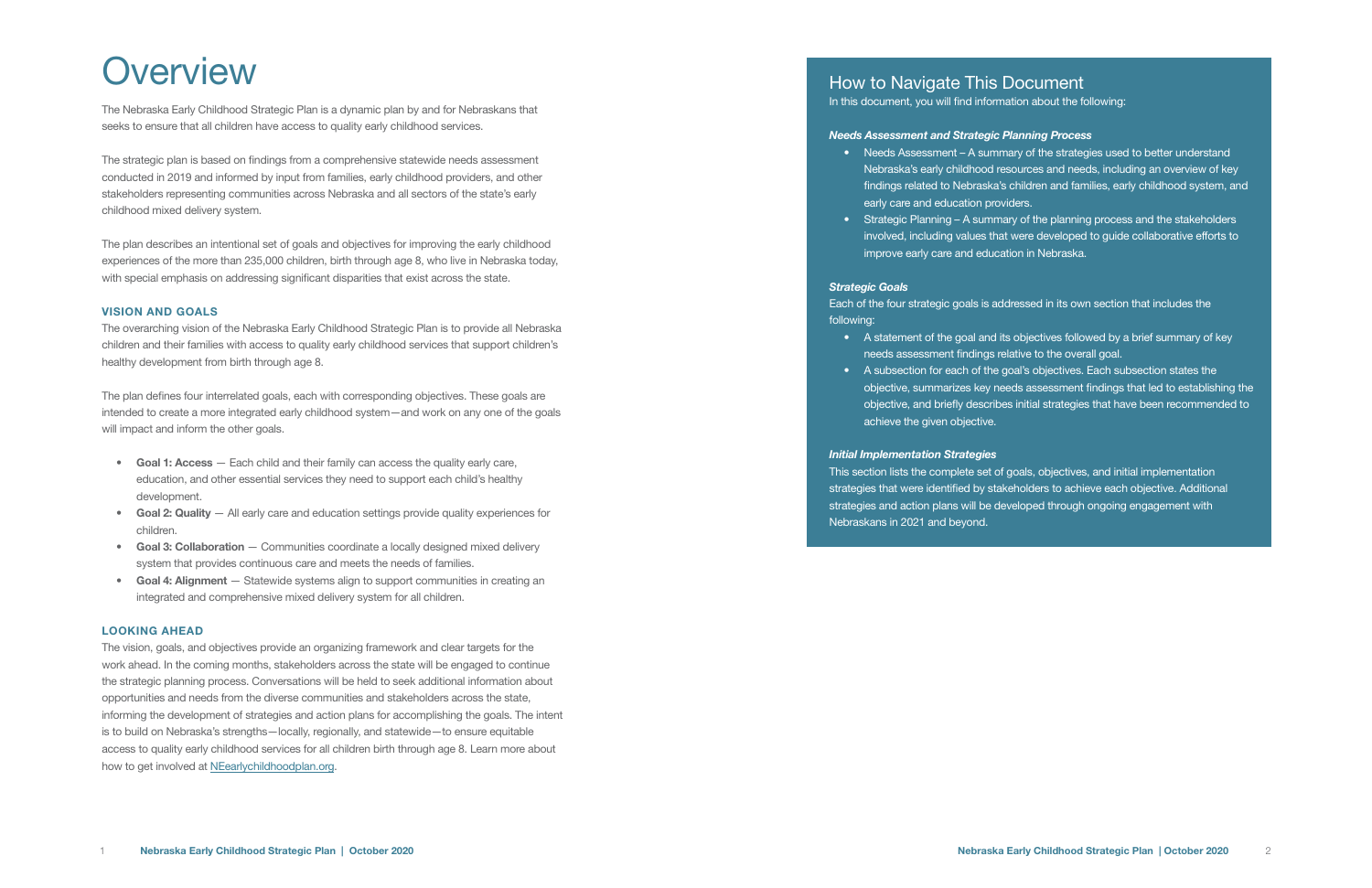The science of early childhood development makes clear that the early years, from birth through age 8, are a time of unparalleled human growth and development—and that healthy development during these pivotal early years requires reliable, positive, and consistent interactions between the developing child and familiar, caring adults. First among those familiar, caring adults are parents and family members. Yet, because of today's economy in which most parents of young children work outside the home, families often rely on professionals in early care and education settings to provide positive interactions and experiences that young children need to thrive. This means that early childhood professionals, and the programs and services they deliver, play an incredibly important role in supporting young children and their families.

Over the past several years, Nebraska has identified early care and education as a priority. Motivated and committed people across the state are striving to provide our young children with the care and education they need to thrive intellectually, socially, and emotionally. These efforts involve a combination of state, local, university-based, and philanthropically funded initiatives, many of which include collaboration across sectors and communities, demonstrating Nebraskans' willingness to work together on behalf of children and families. Collectively, these efforts all point in the same general direction. However, increased coordination, collaboration, and communication are needed to ensure that individual initiatives complement and enhance each other.

As Nebraskans, we want to invest our time, resources, and money in evidence-based strategies that are mutually reinforcing and propel us toward our common goal of creating an early childhood system that will improve the life of every child, every family, and every member of the early childhood workforce in every community across the state. To this end, Nebraska has undertaken a collaborative, inclusive, and statewide approach to assessing early childhood needs and preparing for systems change by conducting the Preschool Development Grant Needs Assessment, which was completed in 2019, and by developing the Nebraska Early Childhood Strategic Plan presented here.

• Interviews and surveys with key informants. The needs assessment team also conducted individual interviews with key informants, who provided high-level perspectives on strengths and gaps in Nebraska's early childhood mixed delivery system. The online key informant survey gathered similar information from a broader audience of stakeholders, including leaders and service providers from state agencies, early childhood nonprofits, Educational Service Units, public schools, and institutions of

The overarching purpose of Nebraska's needs assessment and strategic planning efforts is to identify changes that are needed to facilitate the coordination of resources and create a more integrated early childhood system that provides seamless access to all services needed to support the child's development and well-being. The work is supported by a grant awarded to Nebraska through the Preschool Development Grant Birth through Five (PDG B-5) Initiative administered by the Office of Child Care, Administration for Children and Families, U.S. Department of Health and Human Services. The work is led by Nebraska's Department of Health and Human Services, with support from the Nebraska Children and Families Foundation and in close partnership with the Nebraska Department of Education. The Buffett Early Childhood Institute at the University of Nebraska is collaborating with these organizations to support

**Stakeholder meetings.** Several meetings were held, both in person and via videoconference, to engage stakeholders representing all regions of the state and all sectors of the early childhood system. Participants represented a wide range of roles and organizations, including public schools, state agencies, Head Start grantees, home visitation programs, and university faculty. Stakeholder input guided the themes and issues addressed in the needs assessment as well as the analysis of the survey data from families and providers. Stakeholder input also informed the development of the

## Needs Assessment and Strategic Planning Process

assessment, planning, and evaluation efforts. The work is grounded in a commitment to build on existing knowledge and resources across the state, and many other partners and stakeholders are actively engaged at the state, regional, and local levels.

#### NEEDS ASSESSMENT: UNDERSTANDING NEBRASKA'S EARLY CHILDHOOD RESOURCES AND NEEDS

In 2019, Nebraska conducted a statewide early childhood needs assessment that engaged stakeholders from communities across the state. In addition to identifying and analyzing existing early childhood data and reports, the needs assessment team gathered state-level, regional, and local data by conducting surveys, focus groups, and interviews with stakeholders across Nebraska. These data collection efforts included the following:

• Statewide surveys with families and early care and education providers.

Nebraska's needs assessment team placed a strong emphasis on understanding the needs and concerns of families and early care and education providers in communities across the state. Two large-scale statewide surveys—the Focus on Nebraska Families survey and the Early Childhood Program and Leadership survey were conducted in partnership with the Bureau of Sociological Research at the University of Nebraska–Lincoln. Results from these surveys served as the foundation

• Focus groups with families. A series of focus groups with families provided deeper,

- for the needs assessment.
- more nuanced information about families' perspectives.
- higher education.
- key informant survey.

These data collection and analysis efforts focused on understanding Nebraska's resources, characteristics, strengths, challenges, and needs related to all aspects of the state's early childhood system. Key findings related to (1) the population of young children and their families and (2) Nebraska's early childhood system are briefly summarized below. Additional findings related to these and other aspects of early care and education in Nebraska are summarized, as relevant, throughout this document. More information about the needs assessment is available online at NEearlychildhoodplan.org.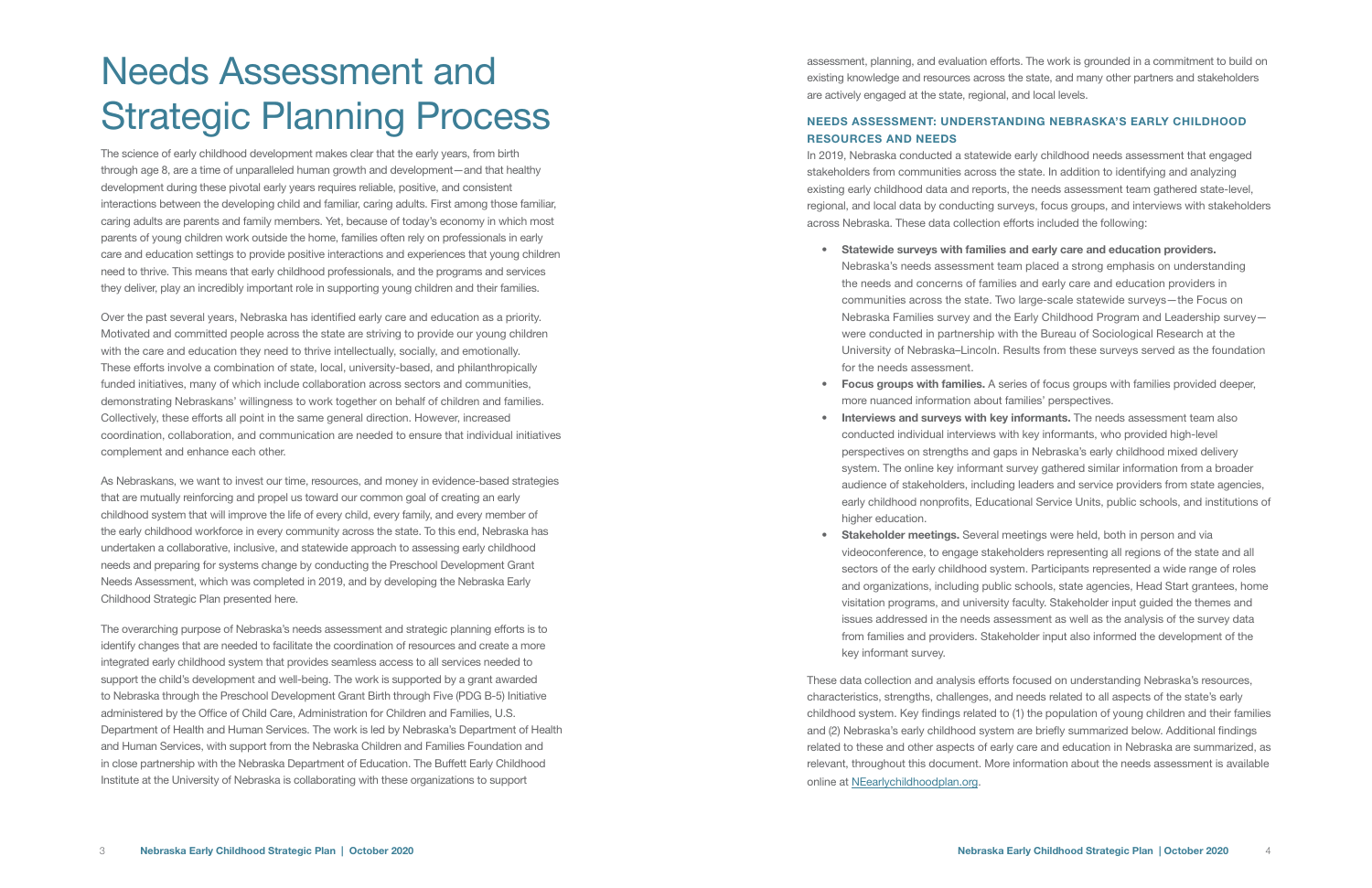#### *Nebraska's Population of Children Birth Through Age 5 and Their Families1*

Nebraska is a large state with diverse communities and needs in different regions. The major urban centers are in the eastern part of the state, with widespread micropolitan and rural areas outside the larger cities. The state has 93 counties, including remote rural counties (regions with a population of less than 2,500), micropolitan counties (which include a small town or micropolitan community with a population between 2,500 and 250,000), and metropolitan counties (which include a metropolitan community with a population of 250,000 or more). The rural-urban continuum of communities in Nebraska results in dramatic variations in tax bases, programs, and implementation possibilities for local communities across the state. To help us better understand how these variations impact families and providers, stakeholders representing communities across this rural-urban continuum were engaged throughout the needs assessment process. In addition, needs assessment data were disaggregated according to the three types of counties. In 2019, there were more than 154,000 children age 5 or younger in Nebraska. More than half (56%) of these children live in the "big three" metropolitan counties of Douglas, Lancaster, and Sarpy—which encompass the state's largest cities of Omaha and Lincoln. Approximately 27% of young children live in micropolitan counties, and 17% of young children live in remote rural counties.

The needs assessment team also sought to understand how children's experiences vary based on other social characteristics, such as their racial identity, gender, and ability status as well as their family's culture, structure, language, and economic status. In communities across the state, stakeholders expressed the desire to ensure that, no matter where a family lives or what challenges they face, every child in the state has access to quality early care and education. Understanding the population of young children in the state—including factors that contribute to their vulnerability—was identified as a necessary step toward ensuring that all children in the state can access quality early care and education and other essential services. Key steps taken to develop this understanding included conducting the statewide Focus on Nebraska Families survey and creating a shared definition of vulnerability.

#### *Focus on Nebraska Families Survey2*

The Focus on Nebraska Families survey was mailed to over 90,000 households across the state, yielding responses from 3,541 families with children birth through age 5. Overall, 81.5% of respondents reported that their child was cared for by someone other than a primary caregiver in the preceding week. This is consistent with employment estimates, which suggest that, in about 80% of Nebraska households, all adults in the household are working outside the home.

- Parent with mental illness (including maternal depression)
- Discrimination based on perceptions of a child's or family member's race and/or ethnicity
- Trauma, including adverse childhood experiences
- Poverty
- Low socioeconomic status
- Homelessness or housing insecurity
- Food insecurity
- Inadequate prenatal care
- Low birthweight
- Teen parents
- Parents without high school education

The survey also captured information about conditions that may negatively impact children's development, using 15 vulnerability indicators defined by the PDG B–5 Initiative. Based on survey results, it is estimated that around 60% of Nebraska families with children age 5 and under have one or more vulnerability factors. Overall, 62% of families reported at least one condition that might negatively impact their children's learning and development. This includes 36% of families who experience two or more factors that may make their children vulnerable, 27% of families who experience poverty, and 26% of families who reported that their child has a disability.

While race and ethnicity do not directly cause vulnerability, families of color may be more likely to experience other conditions that contribute to vulnerability, such as systemic racism and discrimination. In the needs assessment, every family who identified their child as Black/ African American, Asian, American Indian/Alaska Native, or Hispanic also reported at least one indicator of vulnerability. Families of color were more likely than White, non-Hispanic families to report multiple indicators of vulnerability.

#### *Defining Vulnerability*

In addition to surveying families about vulnerability indicators, issues of vulnerability were addressed in focus groups with families, the surveys of early childhood providers and key informants, and meetings with stakeholders across the state. Based on this input and previously reported data, Nebraska developed a new definition of vulnerability that encompasses many factors that may adversely impact the learning and development of young children.

#### What do we mean by "vulnerability"?

Children are considered vulnerable when they experience conditions that could have a negative impact on their development and learning. Poorer developmental outcomes are expected when children experience multiple conditions.

Conditions that contribute to vulnerability include, but are not limited to, the following:

assessment work in 2020 and beyond will address the impact of the COVID-19 pandemic. 2 The findings of the needs assessment here reflect data collected from families and providers in the summer of 2019. Ongoing needs

<sup>1</sup> While PDG-funded activities, such as the needs assessment, focus on children birth through age 5, it is important to note that in Nebraska, and in this strategic plan, early childhood is defined as birth through age 8.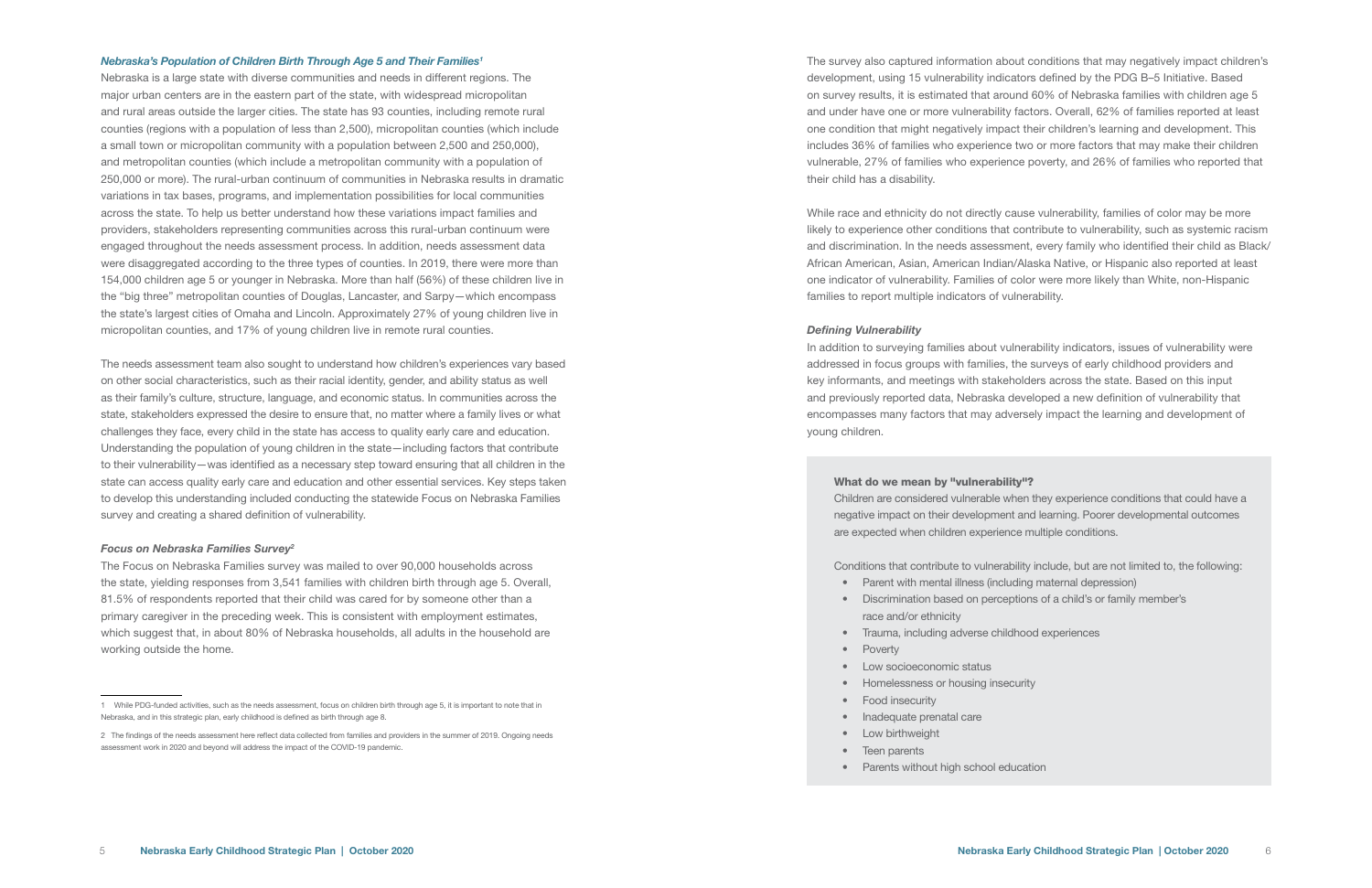- Primary language at home other than English
- Special health needs or disability
- State care/foster care
- Immigration or refugee status
- Discrimination based on perceptions of a child's gender identity or of family members identifying as lesbian, gay, bisexual, transgender, queer or questioning, intersex, asexual, or allied

By adopting this definition of vulnerability, program designers, policymakers, and community leaders across Nebraska now have a more complete set of factors to consider during their planning and systems change efforts.

A core assumption of the needs assessment and strategic planning efforts is that Nebraska's children, especially those who experience vulnerability, will thrive more in an integrated early childhood system that provides seamless access to all services needed to support the child's development and well-being.

#### *Nebraska's Early Childhood System*

Like many states across the nation, the system of early care and education in Nebraska is a patchwork of efforts and initiatives that have developed at different times throughout our history in response to specific needs and contexts. As a result, Nebraska has a "mixed delivery" early childhood system, meaning that early care and education services are (1) delivered in a variety of settings and (2) are embedded within different parts of the economic system. For example, most schools and many community-based child care centers operate in the not-for-profit sector, whereas home-based owner-operated child care centers function as small businesses in the for-profit sector. Furthermore, a variety of services that are essential for early childhood development—such as nutrition, housing, health care, and parental support services—are also delivered through various agencies and organizations at the state, regional, and local levels. This mixed delivery system of early childhood programs and services entails various regulatory standards and monitoring requirements that are not coordinated across settings and funding sources.

#### *Services in Nebraska's Early Childhood Mixed Delivery System* **Home-**Based Child **Care** Center-Based Child Care or Preschool School-Based PreK through Grade 3 Developmental Screening/ Disability Support Health Care Mental Health Care Dental Care **Nutrition Housing** Family **Crisis** Parenting Support **Transportation** EARLY CARE AND EDUCATION SERVICES H EALTH CARE SS<sub>DANCES</sub> တ<br>၁<br>၁  $\vec{\bm{\lambda}}$ **GERV ICES**



To effectively plan for systemwide change across the state, it was first necessary to establish a shared definition of what constitutes Nebraska's "early childhood system" and to develop a better understanding of the population of early care and education providers across the state.

#### *Defining Nebraska's Early Childhood Mixed Delivery System*

Working with stakeholders across the state, the needs assessment team developed the following definition, which expands Nebraska's earlier definition of a "mixed delivery" system and intentionally integrates components of early care and education with other essential services that support healthy early childhood development.

What do we mean by "Nebraska's early childhood mixed delivery system"? Nebraska's early childhood mixed delivery system encompasses early care and education services offered in a variety of settings (such as homes, child care centers, and schools), as well as an array of other services that are essential for early childhood development (such as health care, nutrition, housing, and parenting support services). These services are delivered through various providers, programs, organizations, and agencies that have traditionally functioned as distinct and independent entities. Changes in policies and procedures at the state level are needed to support better coordination and alignment across all levels of Nebraska's early childhood system.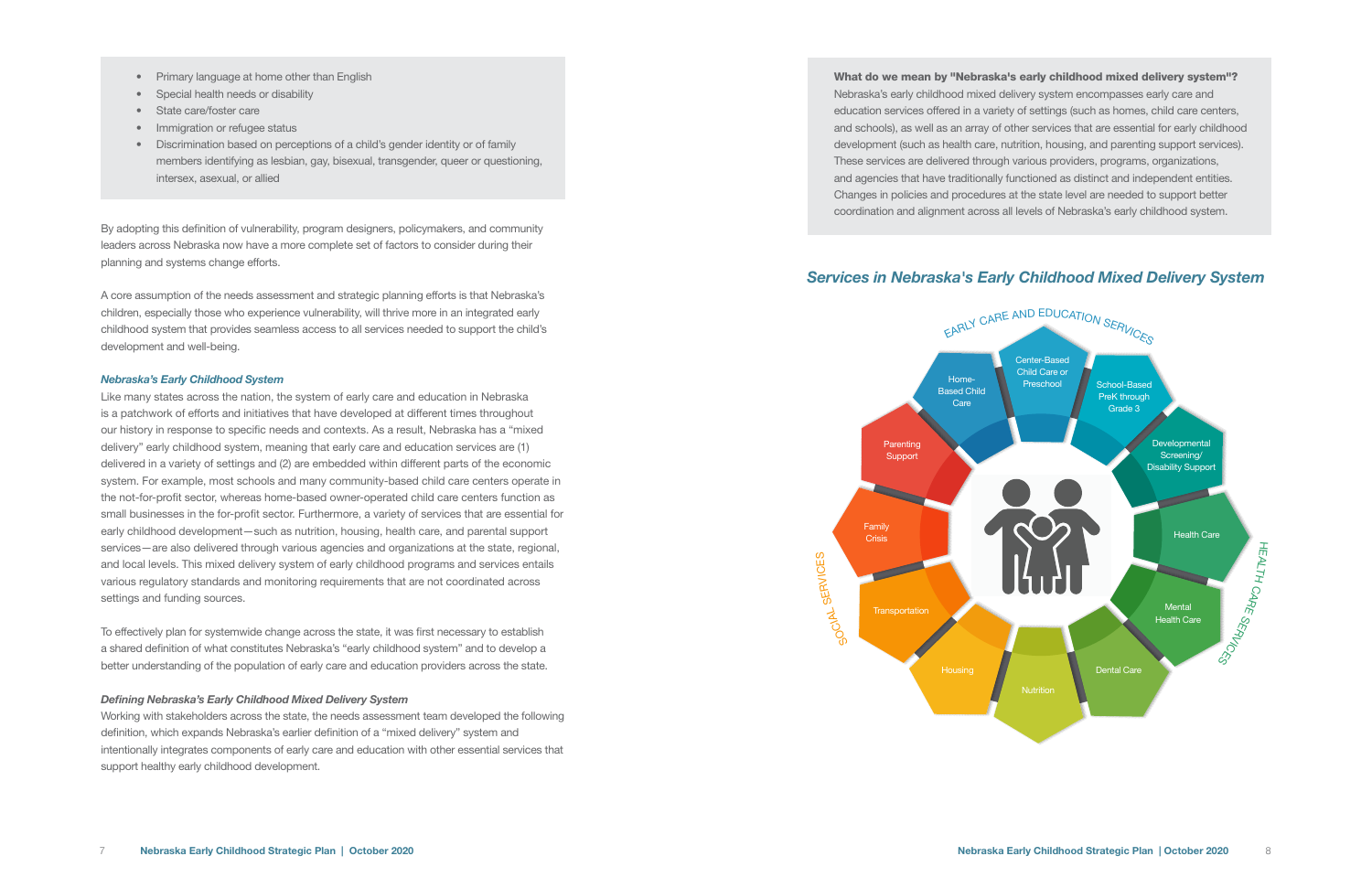- Home-based settings
	- Family child care homes (licensed, license exempt, or not licensed)
	- <sup>o</sup> In-home child care
	- Home visitation, including early intervention
- Center-based settings
- Private child care centers (profit and nonprofit)
- <sup>o</sup> Preschools
- School-based settings
	- Public schools
	- Private schools

The three main types of settings in which early care and education services are offered include various subtypes, as follows:

Other essential services for early childhood development, such as the health care and social services shown above, are offered by state agencies and state, regional, and local organizations to meet the needs of children and families.

By including both early care and education and other essential services in the definition of its early childhood mixed delivery system, Nebraska is directing the conversation about systems change toward improved coordination of these programs and services. Definitions of several other key terms were developed during the needs assessment process. These definitions, along with more details about the strengths and challenges in Nebraska's existing early childhood mixed delivery system, are available in the needs assessment report and are summarized as relevant throughout this strategic plan.

#### *Nebraska's Population of Early Care and Education Providers*

As of 2019, Nebraska's early care and education system was composed of more than 3,100 licensed child care providers, representing home-based, center-based, and school-based settings, as well as nearly 300 providers who are not subject to licensure, including Head Start and Early Head Start grantees and preschool programs in public schools. In addition, Nebraska families also rely on family, friends, neighbors, and other unlicensed providers to care for their children. These providers could not be identified and are therefore not included in the count of providers given here, nor were they included in the survey of providers in the needs assessment.

The Early Childhood Program and Leadership survey was mailed to a total of 4,002 leaders from all child care centers, family child care homes, Head Start and Early Head Start programs, license-exempt providers, and public PreK programs in Nebraska, yielding responses from 1,337 early care and education providers. Respondents to the survey were roughly representative of the overall population of providers in Nebraska and included providers from metropolitan areas (42.1%), micropolitan areas (44.1%), and rural areas (13.9%). (These numbers indicate a slight overrepresentation of providers in micropolitan areas and a slight underrepresentation of providers in metropolitan areas.) Key findings from the provider survey are presented throughout this strategic plan.

#### STRATEGIC PLANNING: CREATING A MORE INTEGRATED EARLY CHILDHOOD SYSTEM IN NEBRASKA

Shared responsibility for creating an effective early childhood system. Everyoneincluding parents, early childhood professionals, schools, businesses, community leaders, state agencies, nonprofit organizations, and elected officials—has a vested interest in supporting the healthy development and learning of each child.

Findings from the needs assessment provided a strong foundation for the strategic planning process. Through this process, Nebraska is striving to create a more integrated early childhood system by changing how the components of that system work. Currently, components of the system—including early childhood organizations, agencies, programs, and service providers often function as distinct and independent entities.

Nebraska now seeks to establish a more interconnected, intentionally coordinated, and easily navigated network of components. Members of this network will work collaboratively to support all young children and their families in accessing quality early care and education programs as well as the other essential services for early childhood development that help children thrive. The efforts to create more integration emerging from this strategic plan will build on numerous ongoing initiatives to create more collaboration and cooperation between and among organizations at the community, regional, and state levels.

The strategic planning process prioritized engagement with a wide range of stakeholders. In fall 2019, Nebraska's Early Childhood Interagency Coordinating Council received an overview of the needs assessment findings and designated a task force to oversee the strategic planning process. Input from stakeholders was gathered through in-person and virtual Strategic Planning Advisory Team meetings in communities across the state. In these meetings, participants discussed key gaps and opportunities for improvement in Nebraska's early childhood system, and they shared recommendations for strategic actions to achieve desired outcomes. Stakeholders provided recommendations for how to fill the gaps and address barriers based on their experiences as providers, early childhood professionals, teachers and administrators, community leaders, resource coordinators, and parents. In addition, stakeholders articulated core values to guide Nebraska's approach to systems change.

#### *Values to Guide Systems Change in Early Care and Education in Nebraska*

The following values informed the development of the strategic goals and will guide systems change efforts throughout the implementation of this strategic plan:

• Equitable access for all children and families. No matter where a family lives or what challenges they face, including special health care needs and mental health needs, every child in Nebraska deserves access to quality early care and education and other essential

• A whole child approach to healthy development. Children thrive best when supported by an early childhood system that is aligned around a philosophy of care and quality that incorporates physical, social, emotional, and educational needs of children and their

- services.
- families.
-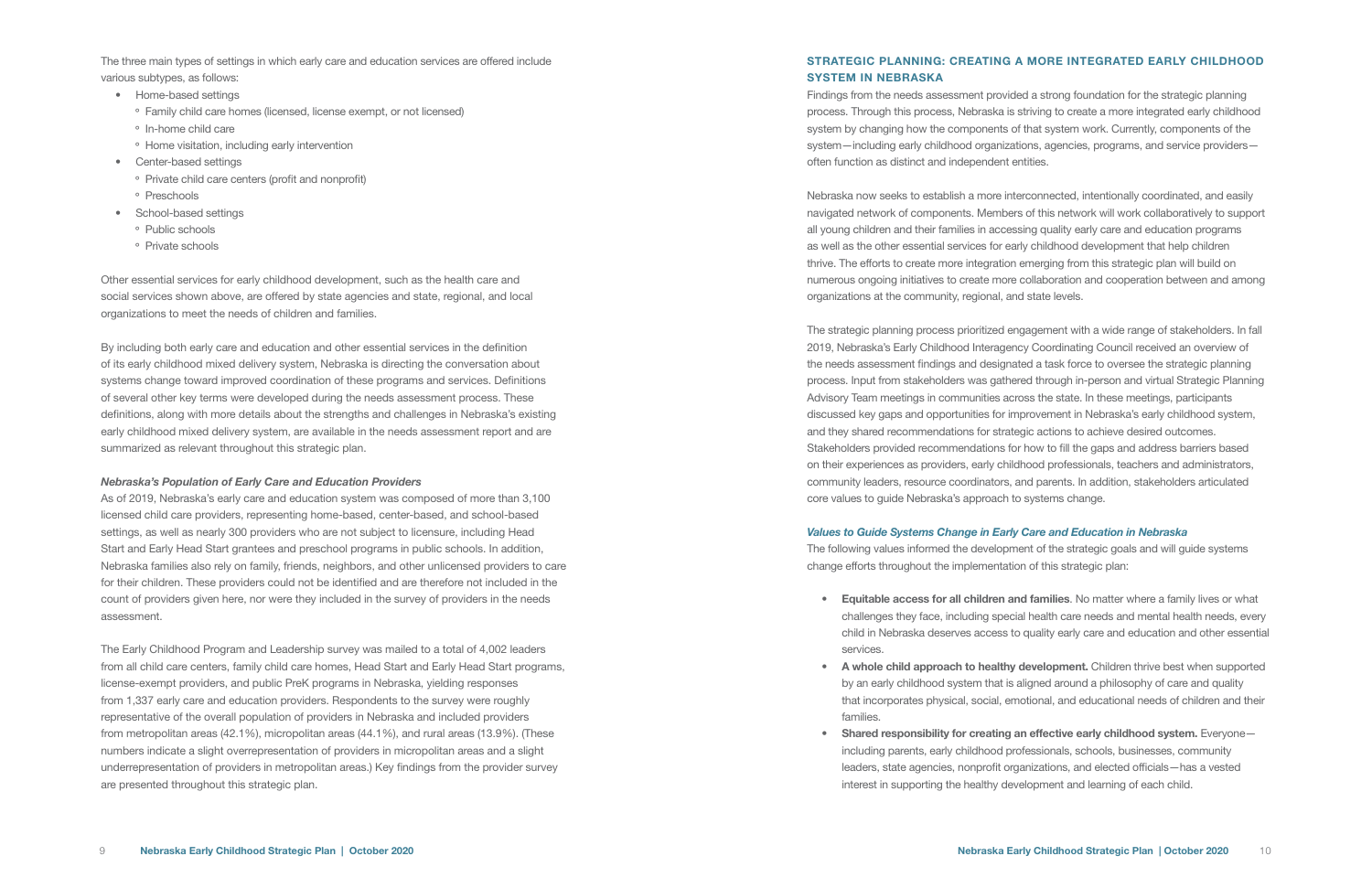- Community leadership and collaboration. Community leaders, including families and early childhood educators, work together to leverage local strengths and resources to determine how best to meet the needs of families with young children within specific communities.
- Continuity of care. Policies and processes are most effective in supporting healthy development of children when they facilitate the coordination of resources, creating a more integrated early childhood system that provides seamless access to all services needed to support every child's development and well-being.
- Wise stewardship of resources. Building on existing systems and partnerships, deliberate decisions are made based on the best available data, and strategies are chosen based on evidence of their effectiveness.
- Continuous improvement. The integrated approach to building sustainability of ongoing needs assessment, strategic planning, and performance evaluation ensures that Nebraska expands its capacity for creating sustainable change at the community and state levels.

Goal 1 ACCESS - Each child and their family can access the quality early care, education, and other essential services they need to support each child's healthy development.

In alignment with the core values articulated by stakeholders—and based on a review of feedback from Strategic Planning Advisory Team meetings, key findings from the needs assessment, and action plans from other statewide efforts—the overarching vision, four strategic goals, and corresponding objectives were developed.

> Goal 2 QUALITY - All early care and education settings provide quality experiences for children.

The overarching vision of the Nebraska Early Childhood Strategic Plan is to provide all Nebraska children and their families with access to quality early childhood services that support children's healthy development from birth through age 8.

To achieve this vision, we will pursue four interrelated goals. These four goals are intended to create a more integrated early childhood system—and work on any one of the goals will impact and inform the other goals.

Objectives provide clear targets for each goal. Together, the goals and objectives provide an organizing framework for the work ahead that is based on shared definitions of key concepts and responds to identified needs, as described in the following sections.

# Strategic Plan Vision, Goals, and Objectives



Goal 3 COLLABORATION - Communities coordinate a locally designed mixed delivery system that provides continuous care and meets the needs of families.

Goal 4 ALIGNMENT - Statewide systems align to support communities in creating an integrated and comprehensive mixed delivery system for all children.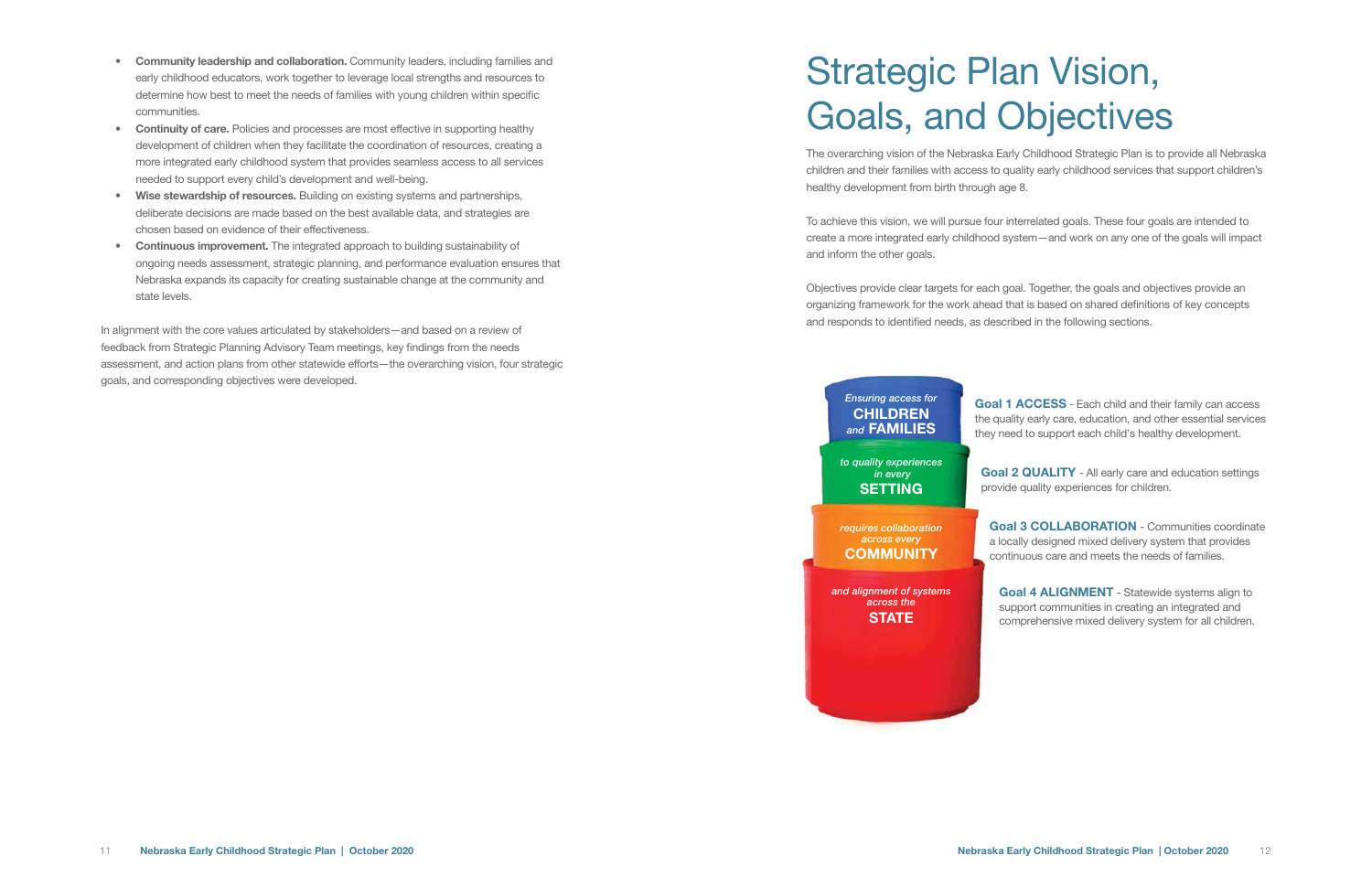

- *Objective 1.1 Increase availability of quality early care and education services in communities across the state by creating funding strategies that pay providers for the full cost of quality service*s.
- *Objective 1.2 Increase families' access to quality early care and education services by improving continuity of care and removing barriers.*
- *Objective 1.3 Create coordinated and aligned resource, referral, and enrollment systems across the state, regional, and local levels that make it easier for families to find and enroll in (or access) quality early care and education services.*
- *Objective 1.4 Increase access to essential services especially for vulnerable families and families living in rural areas.*

Goal 1 focuses on ensuring equitable access to quality early care, education, and other essential services for every child and every family in the state. For children to receive quality early care and education services, such services must be available in the communities in which they live and accessible to their families. The terms availability and access are both relevant to families' search for quality care for their children, but they are not interchangeable.

#### What do we mean by "availability" and "access"?

Availability refers to having enough early care and education options in a given community—in terms of capacity, quality, and types of services—to meet the needs of families living in the community.

In many areas of the state, the demand for affordable, quality early care and education services exceeds the supply. Key needs and challenges related to increasing the availability of quality services across Nebraska include the following:

Access refers to a family's ability to actually enroll their child in the early care and education setting that best meets the child's and family's needs, without facing undue barriers.

The objectives for Goal 1 target the systems changes that are needed to increase availability of and access to quality early care, education, and other essential services in communities across the state.



## Goal 1: Access

#### *1.1 Increase availability of quality early care and education services in communities across the state by creating funding strategies that pay providers for the full cost of quality services.*

The needs assessment provided a unique opportunity to understand how early care and education services are currently used by families across the state. Overall, 81.5% of families in the survey reported that their child was cared for by someone other than a primary caregiver in the preceding week. The majority of families reported using a home-based provider as their primary source of care and education (66%). Families reporting vulnerability factors were much more likely than families without those factors to use a home-based provider. In addition, the families reporting vulnerabilities (38%) and those living in remote rural areas (36%) were more likely than others to use unlicensed providers.

• We lose more than we gain when we sacrifice access to quality early care and education for affordability. A dollar spent on mediocre- or low-quality care is a lost opportunity to invest in the future. In contrast, a dollar spent for quality early care and education yields an average return of \$4, and in circumstances where children are

• The needs assessment revealed a significant lack of available space in the early care and education system. Among those who responded to the providers' survey, 73% reported that they turned families away due to lack of space. Over 50% of the providers reported having a wait list, with center-based and micropolitan providers reporting a wait list most often, and school-based and metropolitan providers reporting the longest wait lists. The majority of providers reported that they had no vacancies for infants and toddlers, and home-based providers reported having the fewest vacancies. Of those who responded to the survey, those in remote rural areas (76%) reported a lack of available options more often than those in metropolitan (48%) or micropolitan

• Nebraska has a shortage of affordable, quality early care and education options.

- areas (61%).
- resources to pay for the quality of care they want for their child.

Results from a previous statewide survey (Nebraskans Speak About Early Care and Education, conducted by the Buffett Early Childhood Institute and Gallup), also indicate that quality early care and education is not available or affordable for all families in the state. A family's ability to access quality early care and education is often dependent on how much they can afford to pay. Many communities do not have the resources to provide families with a variety of early care and education options—particularly quality options. Even when quality options are available, many families do not have the financial

In its January 2020 report, *Elevating Nebraska's Early Childhood Workforce*, the Nebraska Early Childhood Workforce Commission makes the case that any effort to increase availability of early care and education options must also ensure the affordability and quality of those options. As reported by the commission: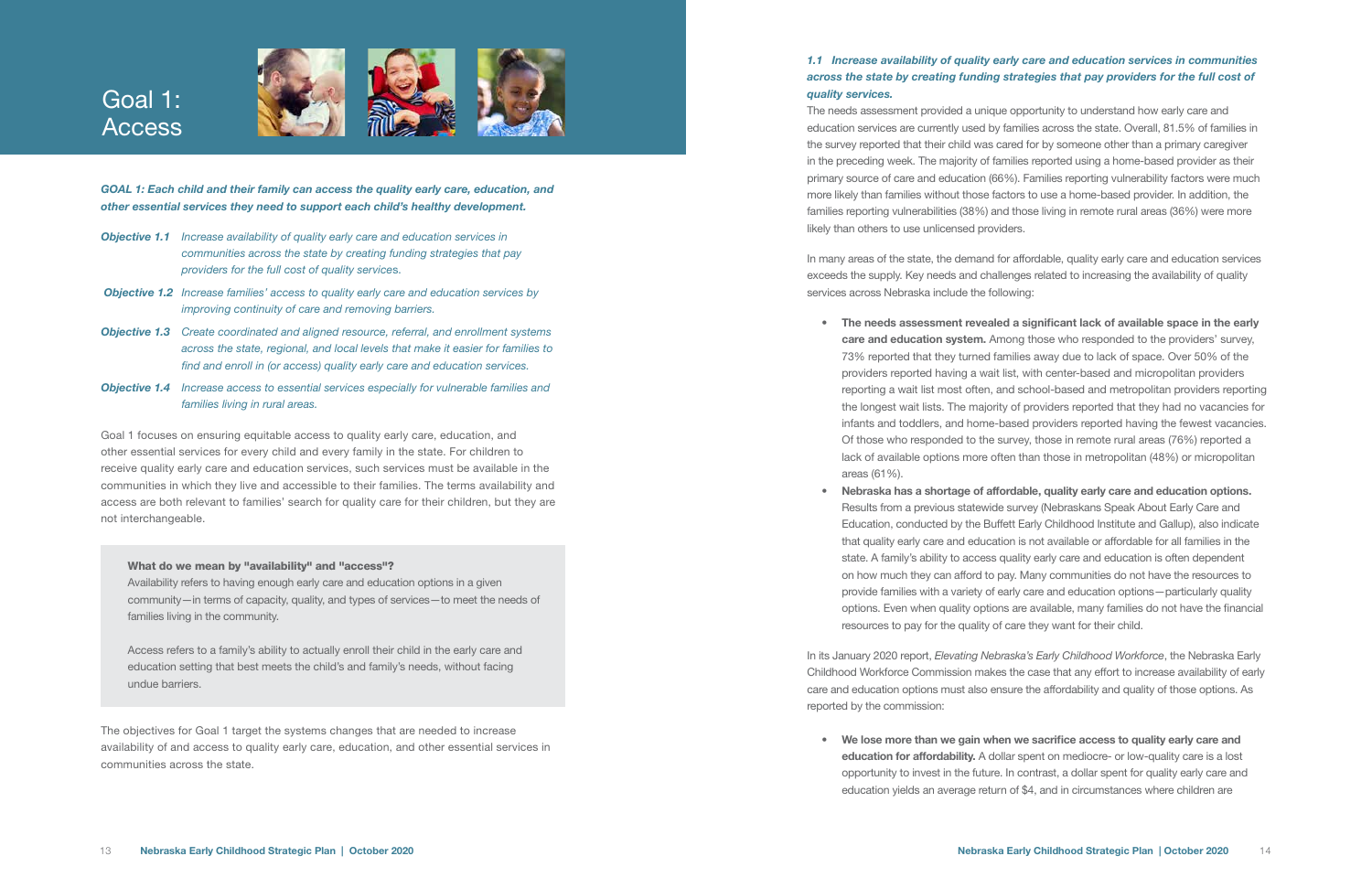extremely vulnerable, the return can be as high as \$13. This return includes money saved on special education, health care, social services, and the criminal justice system, as well as money earned from greater educational attainment, increased earnings, and improved productivity.

- Programs intended to assist parents with the cost of early care and education are not designed with children's needs or business stability in mind. Government programs originally designed to support parental employment by helping to pay all or part of child care expenses, such as child care subsidy, do not pay service providers enough to cover the actual cost of providing those services. In the providers' survey, half of the providers reported that they did not accept the child care subsidy because of complicated administrative processes and low reimbursement rates. In short, service providers who accept child care subsidy payments do so at a net loss to their bottom line or personal budget. Further, such assistance programs for employment support can actually undermine enrollment stability, making a child's early learning and development contingent upon a parent's employment status rather than basing it on the child's developmental needs.
- Increasing availability of affordable, quality early care and education for all Nebraskans requires investment. The total cost of quality early care and education is funded by combining public and private investments that ensure every child in Nebraska has access to quality care and education regardless of the setting their parents choose for them. The public sector, in partnership with the business and philanthropic communities of the private sector, must work together to ensure that no family seeking quality early care and education services is priced out of participation, safeguarding the imperative to provide equitable access to quality services for every young child in Nebraska.

#### *Moving Forward*

Goal 1 of this strategic plan is based on the understanding that increasing the availability of quality early care and education is inextricably linked with the need to create new funding strategies that pay providers for the full cost of quality services. This will involve policymakers, community leaders, business leaders, and providers coming together to find new ways to collaborate, build partnerships, and expand funding sources, with a focus on helping providers maintain stable revenue. Goal 1 is closely related to and dependent on Goal 4, which involves revising state-level policies and procedures to facilitate new funding strategies.

#### *1.2 Increase families' access to quality early care and education services by improving continuity of care and removing barriers.*

A family's ability to enroll their child in an early care and education program that meets their needs is contingent upon a number of factors. Findings from the needs assessment reveal that three major barriers constrain families' ability to access the care and education that they need for their children: availability, cost, and flexibility. For example:

• Lack of vacancies in early care and education programs is a fundamental barrier to access. As noted above, for many families, there are simply not any available placements that meet their needs. In response to a survey question about challenges to finding early

care and education, 35.7% of families said they were challenged by having too few options. Not surprisingly, this challenge is disproportionately experienced by families in remote rural areas (75.7%) compared to those in metropolitan (47.6%) or micropolitan areas (60.9%).

#### • Cost was the barrier most often reported by families as a barrier to enrolling

their child in child care. A family's ability to access quality early care and education is often dependent on how much they can afford to pay. Even when quality options are available, many families do not have the financial resources to pay for the quality of care they want for their child. Cost was a greater barrier for families in metropolitan (53%) and micropolitan (48%) areas than for those in remote rural areas (36%). Families that reported vulnerability factors were nearly four times more likely to report that it was

• The current family eligibility criteria for the child care subsidy limit continuity of care for children from families who experience vulnerabilities. Early care and education services for families experiencing vulnerabilities are not consistent across the birth to 5 continuum. Families may qualify for programs that provide care and education for their child from birth to age 3, but there is then nothing available to support the child until they can enroll in public PreK at age 4. Policy changes are needed to make it more likely that eligible families can successfully enroll their child in continuous, quality early care and

- difficult or very difficult to pay for their child care.
- education services from birth through age 5.
- them, but they had difficulty finding it.

• Many families are challenged to find early care and education arrangements that accommodate their scheduling needs. Among families surveyed, 29.2% reported that they had experienced lack of flexible hours as a challenge to finding early care and education. In focus groups, families described scenarios in which, due to the cost of early care and education, they must arrange their employment schedules so that they do not need full-time care, staggering schedules with a partner or working nontraditional shifts. This creates a need for part-time or irregular care arrangements that are not offered by many providers. Most families (75%) said care with more flexible hours was important to

#### *Moving Forward*

Increasing access to quality early care and education services will require removing barriers to improve continuity of care. Barriers to be addressed by the plan include availability, affordability, and scheduling flexibility of child care, as well as other barriers reported by families, such as problems with transportation to and from early care and education settings, as well as lack of access to essential support services, including mental health services (see objective 1.4). Families and stakeholders also described the need to address unique issues related to transportation, flexibility of hours, and additional costs faced by families of children with disabilities. In addition, the plan emphasizes the need to identify and support young children with learning disabilities, behavioral problems, or mental health needs, and provide supports to eliminate suspension and expulsion practices in early care and education programs (see Goal 2).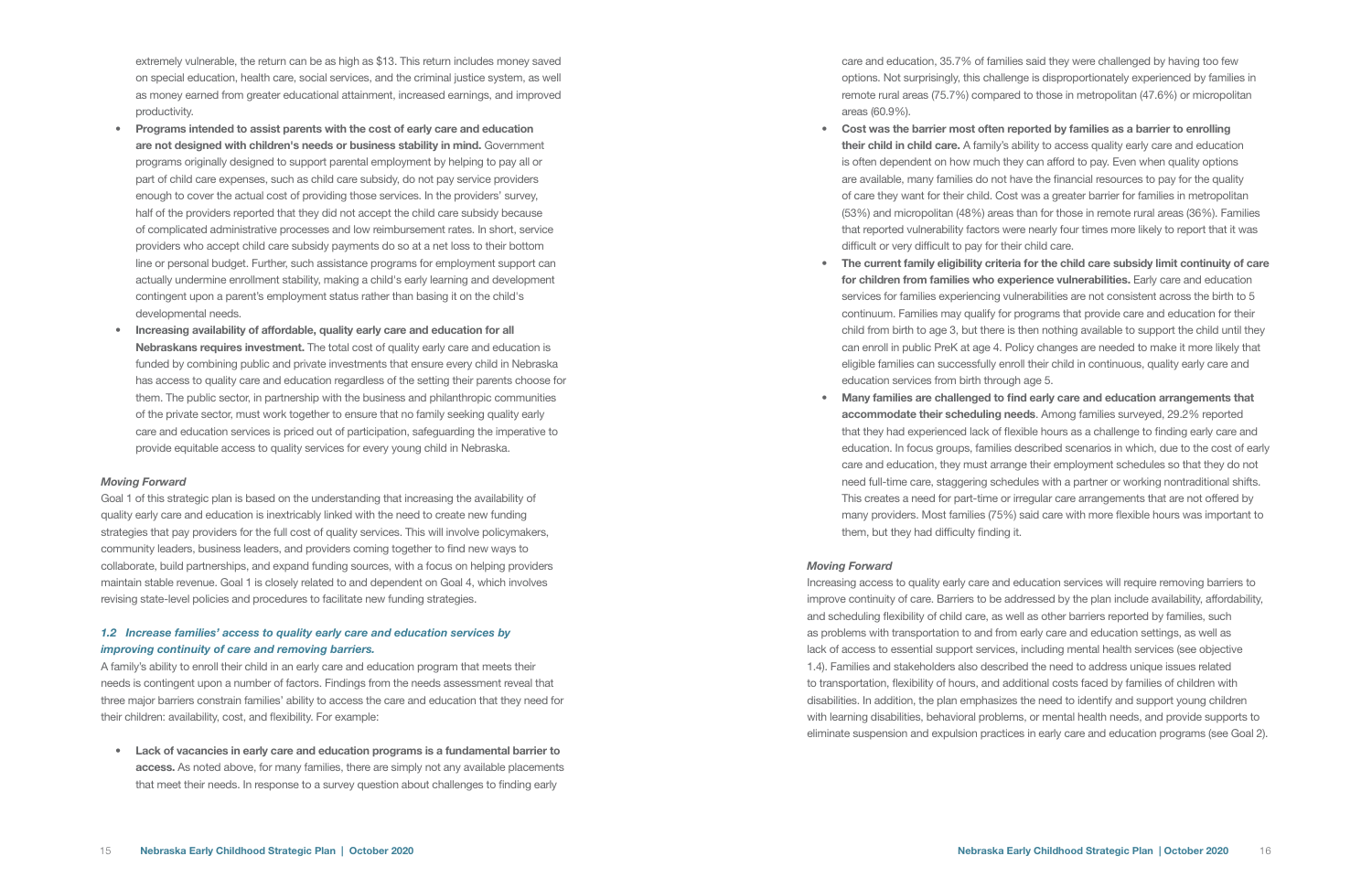Another major concern that emerged from the needs assessment was that there is not a widely known, reliable source of information for families about available early care and education options. This leaves families to rely on informal and less reliable sources. For example:

- Most families (80%) relied on friends and family for information about services for children 5 and under. Web searches were also commonly used (62.7%).
- More than half (57%) of families report that they get information from their local school district about services for their children 5 and under.
- Nearly all families surveyed (more than 90%) reported that they would like to have a list of early care and education providers in their area with information about cost, quality ratings, availability, and user reviews.
- Families who reported having vulnerability factors said they also need additional information and resources to navigate the various forms of free or low-cost care that are available to low-income families (e.g., Head Start/Early Head Start, child care subsidy, public school programs, and Educare).

#### *Moving Forward*

Efforts are needed to strengthen the state's infrastructure to better support communities in connecting families to services. This will include facilitating access for families experiencing vulnerabilities by strengthening and expanding existing "navigator" services, improving existing state and community resource and referral tools, and simplifying enrollment systems across early care and education programs and other essential services.

#### *1.4 Increase access to essential services especially for vulnerable families and families living in rural areas.*

All families responding to the Focus on Nebraska Families survey reported using essential services, such as medical and mental health care and dental care. The families who reported vulnerability factors reported much more difficulty accessing the full range of essential services they need. There are many services for which families experiencing vulnerabilities have greater need, due in part to the very circumstances that make them vulnerable. These include support for children's social and emotional development, nutrition assistance, Medicaid, job training, and support for families experiencing domestic violence. Among respondents who indicated having children with disabilities, 28.4% indicated that it was somewhat difficult, 9.6% indicated that it was very difficult, and 1.5% indicated that it was not possible to obtain care. In focus groups with families in rural areas, participants explained that certain types of services simply are not available in their community.

In the needs assessment, we explored the role of early care and education providers in helping families access essential services. Because of their regular interactions with children and families, early care and education providers have the potential to serve as a critical link

connecting families to the essential services they need. However, the needs assessment findings suggest that very few providers currently fulfill that function. Less than 10% of providers offer essential services to families directly, and only about 20% of providers report that they refer families to essential services.

#### *Moving Forward*

The strategic plan calls for assessing gaps in the availability of essential services for early childhood development and expanding access to those services with a focus on better serving children and their families who are experiencing vulnerabilities and those who live in rural areas.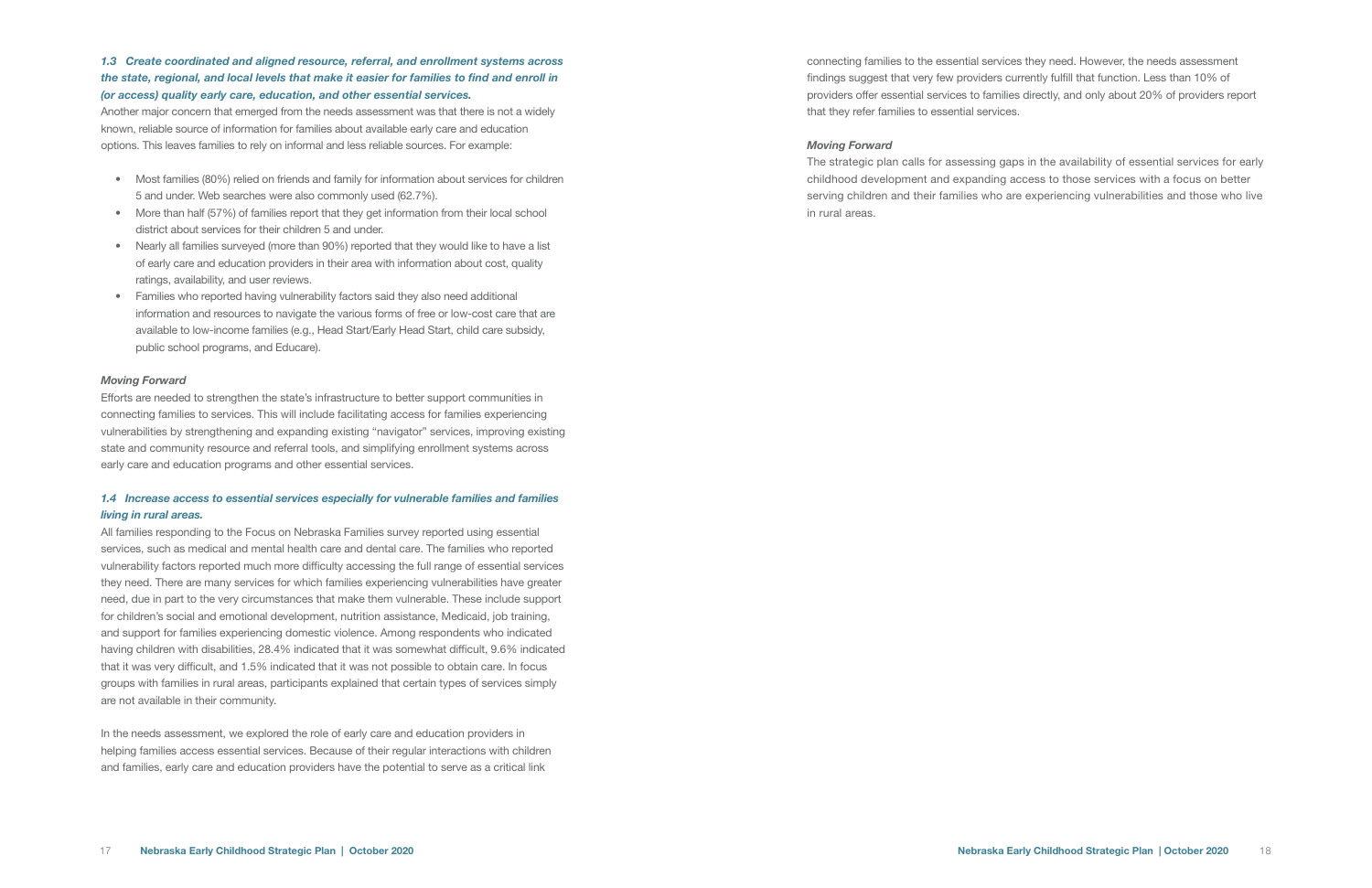- 
- 
- 
- 

#### *GOAL 2: All early care and education settings provide quality experiences for children.*

- *Objective 2.1 Establish shared, statewide definition of quality to shape and direct all early care and education systems change efforts.*
- *Objective 2.2 Promote the provision of quality early care and education throughout the state by promoting, supporting, and training the early childhood workforce.*
- *Objective 2.3 Promote the provision of quality early care and education through improved family engagement practices.*
- *Objective 2.4 Promote the provision of quality early care and education by assessing the physical spaces and facilities where children receive care.*
- *Objective 2.5 Increase the provision of quality early care and education throughout the state using the Step Up to Quality system.*

## Goal 2: **Quality**



Goal 2 of this strategic plan focuses on ensuring that the care provided to each child in the state is quality care, consistent with a definition of quality that aligns with what Nebraskans value. Traditionally, the definition of "quality" in early care and education, in Nebraska and in the wider national early care and education system, has focused on features of the care environment, creating a common perception that quality happens in the setting around the child. This perception is reflected in assessment practices in Nebraska, where the quality of early care and education has most commonly been assessed at the program level, with an emphasis on health and physical safety provisions. While such environmental provisions are important, they do not account for the child's experience of quality, which involves other factors that are known to have the most impact on children's development—such as the nature of the interactions between children and the adults who care for them. Yet, these are the factors that Nebraskans value most, as reflected in the following findings from the needs assessment:

• Nebraska families value a "whole child" approach to quality. In surveys and focus groups, parents defined quality largely in terms of their child's relationship with their teacher or caregiver. When choosing care and education for their young children, parents said they valued staff who are warm, kind, and well educated; communicate with them frequently about their child's development; and support whole child development by addressing physical, social, emotional, and educational needs of children and families in a clean, sanitary environment. Other factors, such as cost, curriculum, licensure, location, and even recommendations from friends and family, were comparatively less important

to parents. Families who reported vulnerability factors were more likely to say they based their decision on whether the provider is affordable and accepts child care subsidies. They also place comparatively more value on providers' ability to accommodate special needs, connect them with resources in the community, and provide bilingual education. • Providers rated child-teacher interactions as the most important aspect of program quality, followed closely by physical environment and materials. Providers overall rated curriculum, assessment, and program administration as less important for quality, but center- and school-based providers gave higher ratings to these characteristics than

home-based providers.

The objectives of Goal 2 are intended to establish a shared definition of quality that is centered on the child's experience of quality and to ensure that this definition guides improvement and assessment efforts across all components of the early care and education system.

*2.1 Establish shared, statewide definition of quality to shape and direct all early care and education systems change efforts.* Through the needs assessment and strategic planning processes, Nebraska has developed a new definition of quality early care and education for the state.

What do we mean by "quality early care and education"? Quality in early care and education is defined in terms of each child's experience. A child experiences quality early care and education as physical and emotional safety in the context of frequent, warm, one-on-one interactions with a caring adult who engages the child in language rich and educational activities. To increase the likelihood that a child experiences quality, early care and education settings are structured to promote the well-being of early childhood professionals and to foster the child's healthy development and learning. The delivery of quality care and education across settings is facilitated by policies and continuous quality improvement practices that prioritize the child's experiences.

Adults in all settings promote quality experiences through:

- Sensitive and responsive interactions with each child
- Developmentally appropriate instruction that engages the whole child (physical, emotional, cognitive, social) and is individualized to each child's unique skills and needs
- Engagement with families in the care and education of their children and in learning about their child's development
- Inclusion of the families' and children's culture and language

Early childhood settings promote quality experiences through:

• Caregivers and teachers who have the qualifications and training they need to build positive relationships with the children and families they serve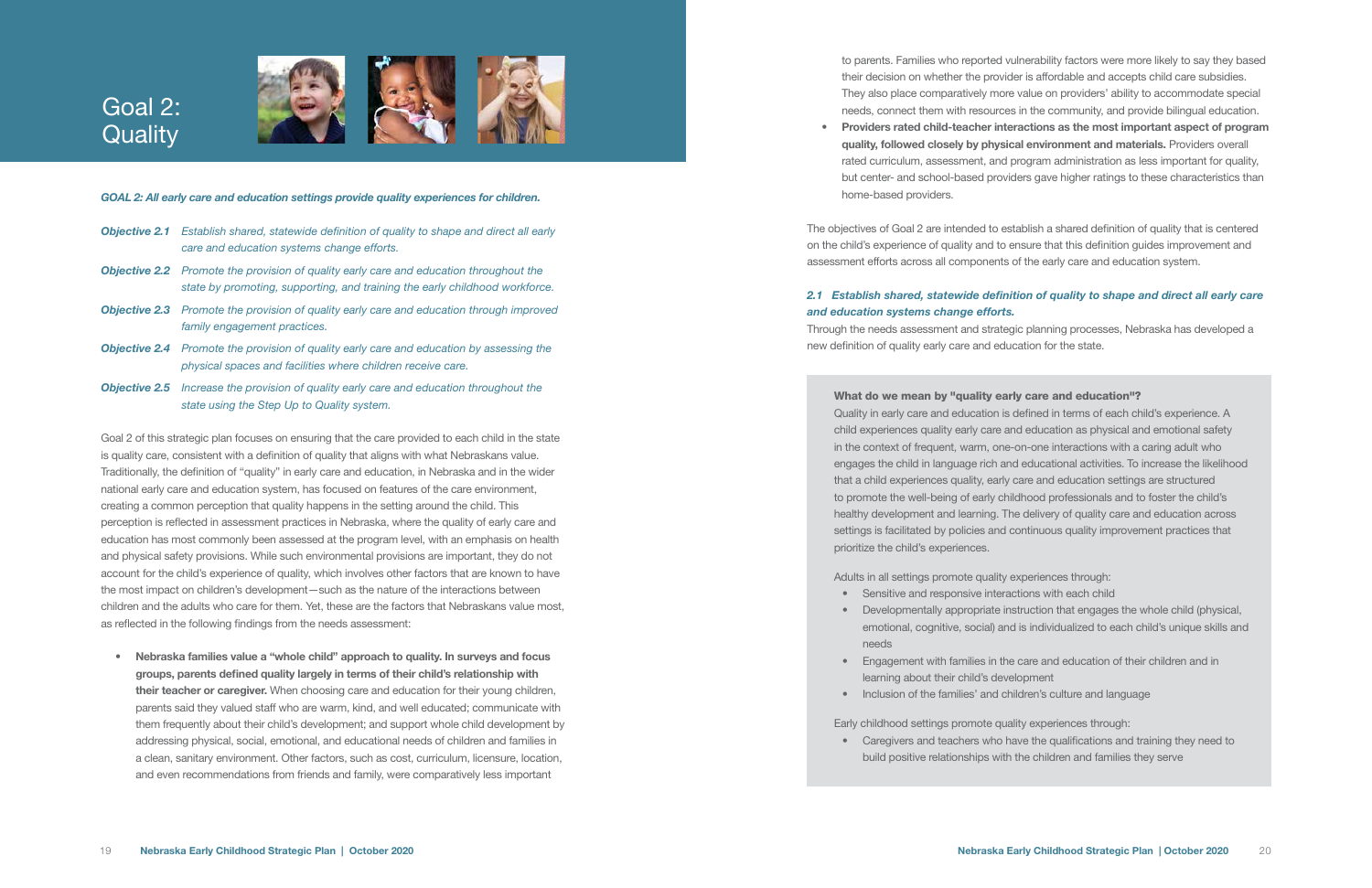- A professional environment that promotes the physical and mental well-being of caregivers and teachers by providing appropriate compensation and professional supports
- Learning resources and structures—such as classroom materials, routines, and teacher-student ratios—that are designed to meet the developmental needs of the children being served
- Facilities and equipment that are clean, safe, and designed to foster children's healthy development and learning

Local, state, and federal agencies and organizations promote quality experiences through:

- Professional development materials and programs
- Community-level collaboration plans for improving early care and education
- State programs, policies, and operations related to early care, education, and other essential services for early childhood development
- Curricula for preparing early childhood professionals
- Early childhood assessment tools and programs
- Public and private programs that deliver early care and education
- Economic, social, regulatory, and funding policies designed to enable early care and education providers to cover the costs of quality programs delivered by qualified professionals
- Continuous quality improvement practices that include observations of the child's experiences of quality in addition to observations of the structure and facilities of the care setting

#### *Moving Forward*

Nebraska will further develop this definition by describing characteristics of quality care and education across different settings. In addition, Nebraskans will work to expand the use of this new definition into as many contexts as possible so that the child's experience of quality is the focus of everyone's work. For example, the strategic plan calls for incorporating the new definition of quality into the following:

#### *2.2 Promote the provision of quality early care and education throughout the state by promoting, supporting, and training the early childhood workforce.*

• Low wages. In 2016, the median wage in our state for early childhood professionals teaching in community-based child care centers was \$18,706 per year—nearly \$1,400 below the federal poverty line for a family of three. Because of this, 27 percent of home-based early childhood professionals and 20 percent of center-based professionals in Nebraska rely on some form of public assistance just to make ends

Nebraska's new definition of quality early care and education highlights the important role that the early childhood workforce plays in providing quality care. Among the factors that contribute to quality early care and education programs, none is more important than the quality of the professionals delivering those programs. Perhaps the greatest opportunity to improve quality in Nebraska's early care and education system lies in building the capacity and professionalism of the state's early childhood workforce.

• High turnover. Not surprisingly, low wages and lack of supportive professional environments create significant hardships for many early childhood professionals, resulting in high turnover and high rates of depression. In a statewide survey conducted by the Buffett Early Childhood Institute, more than three-quarters of child care centers reported that they experienced turnover of lead teachers or assistant

From 2017 to 2019, the Nebraska Early Childhood Workforce Commission, a collaborative group of more than 40 public- and private-sector leaders, worked in collaboration with others from across the state to identify the strengths and challenges of Nebraska's early childhood workforce. The commission published its findings in the January 2020 report, *Elevating Nebraska's Early Childhood Workforce: Report and Recommendations of the Nebraska Early Childhood Workforce Commission*. As described in this report, Nebraska's early childhood workforce confronts numerous challenges, including the following:

• Varied early care and education settings. Nebraska's early childhood professionals work in various settings—including homes, child care centers, and schools—and expectations and requirements for their professional practice vary based on setting and funding. Although there is no shared understanding of what constitutes quality early care and education across settings, the needs of children do not differ based on

• Inconsistent regulations. Regulatory inconsistency across early care and education settings has significant implications for the early childhood workforce, affecting such qualification indicators as teacher licensure and credentialing. Members of Nebraska's early childhood workforce confront contradictory expectations based on where they work rather than consistent professional standards based on what their

- where they receive their care and education.
- day-to-day work with children entails.
- meet.
- teachers during the prior year.

Challenges such as these make it difficult for Nebraska's early care and education providers to recruit and retain qualified staff. In the needs assessment, both families and providers expressed frustrations regarding staffing. For example:

- 
- 

• Families described several barriers to their child's experience of quality, nearly all of which relate to staffing. Many families expressed a frustration with high rates of staff turnover and settings that were short-staffed, because these conditions interfered with the caring, one-on-one interactions that families want for their children. • Nearly half of providers indicated that it is difficult for them to hire staff with appropriate qualifications, with center-based and metropolitan providers experiencing more difficulty. Overall, providers reported that 28% of all caregivers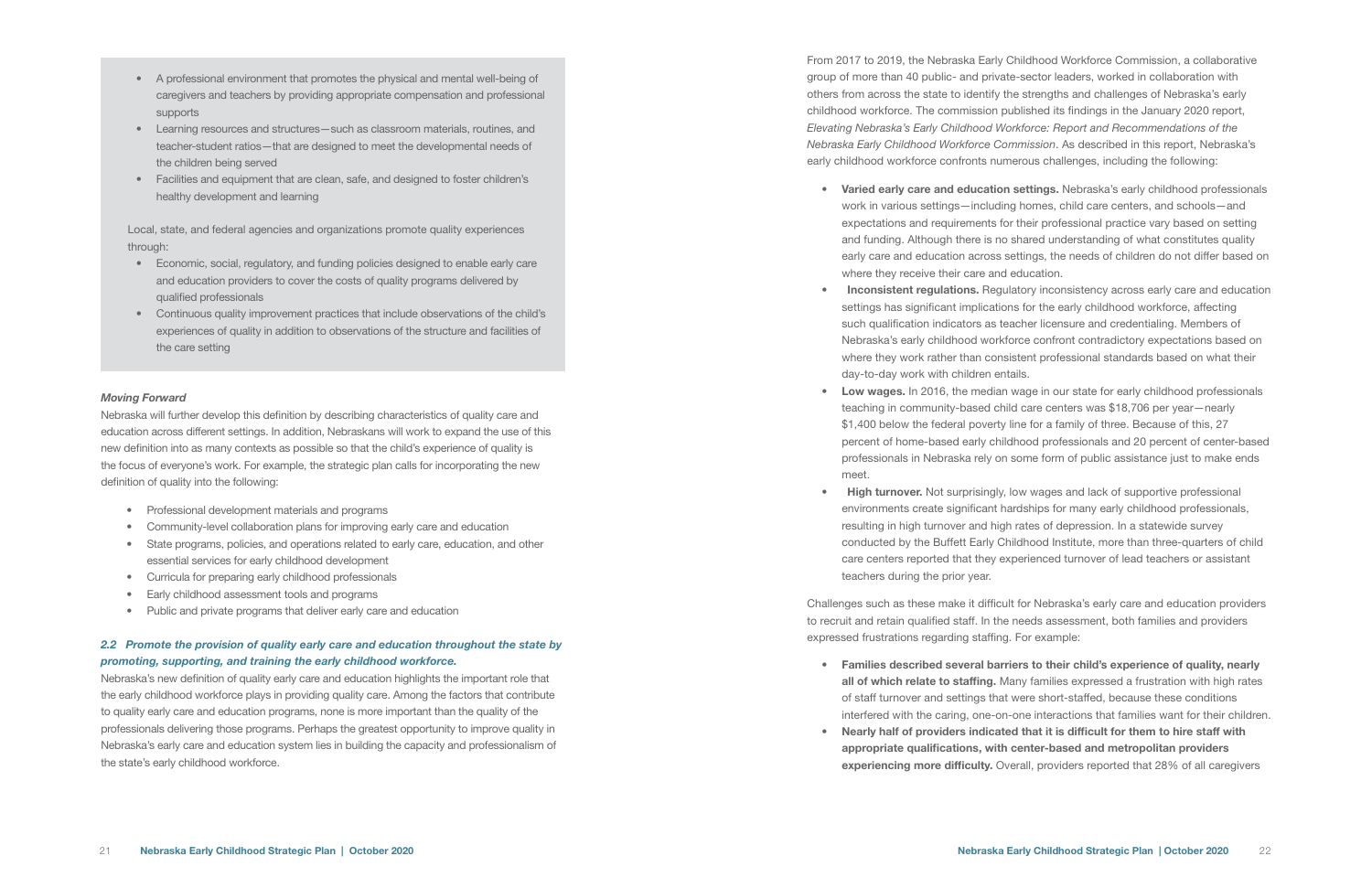• Enhancing capacity of the workforce to meet the needs of children with special needs

in their programs had obtained a bachelor's degree. Programs in remote rural areas have a higher percentage of professionals with bachelor's degrees (35%) than those in micropolitan (26%) or metropolitan (27%) counties.

At the same time, members of the early childhood workforce face a variety of challenges that make it difficult for them to access the professional development and educational opportunities they need to further develop their skills and knowledge. For example:

- Access to professional development for members of the early childhood workforce varies based on setting. School-based providers are four times more likely than homebased providers to report that they offer formal conferences to talk to staff about their progress, and ten times more likely to report that they provide mentoring programs for their staff. Online training, Early Childhood Training Centers, and Educational Service Units were reported as the most frequently accessed sources of professional development. Overall, compared to center- or school-based providers, home-based providers reported their caregivers had less access to professional development resources. Providers reported that the most common barriers to staff participation in professional development are when sessions are offered at inconvenient times (e.g., when staff are working) and difficulty finding substitute caregivers.
- Access to professional supports for the workforce also varies based on setting. For example, school-based providers were much more likely to report that staff have access to a family support resource, mental health consultant, or guidance counselor to help support children with challenging behavior.
- Some members of the early childhood workforce face barriers to higher education. The Nebraska Early Childhood Workforce Commission reports that current and aspiring early childhood professionals from some communities and groups in Nebraska face significant socioeconomic and/or educational-opportunity barriers that prevent them from pursuing higher education.

#### *Moving Forward*

If we are to recruit and retain the early childhood workforce Nebraska needs, we must ensure that early childhood professionals are adequately compensated for their work and have the professional supports they need to provide quality care and education to all children and families they serve. The strategic plan calls for building on the work of the commission, with a focus on the following:

- Developing a competency-based framework that defines common conceptual understandings of quality
- Providing professional development pathways that are affordable, accessible, and equitable
- Expanding options for and increasing access to professional development for providers across settings, to include increasing supports available to home-based providers
- Strengthening the state's coaching workforce to better meet providers' needs

• Practices to ensure physical health and safety (including safe food handling, appropriate storage of cleaning products and medicines, cleaning and sanitizing practices, toy and

• Enhancing the well-being of the workforce by ensuring they have adequate wages,

- and disabilities
- benefits, and other support services

#### *2.3 Promote the provision of quality early care and education through improved family engagement practices.*

Providing quality early care and education includes engaging families effectively. When parents have clear information about their child's development and needs, and when they are engaged in their child's care setting, they are better able to support their child's development and learning. Quality early care and education programs, therefore, approach family engagement thoughtfully. With a clear intention to be inclusive, they adopt family engagement practices that are racially, culturally, and linguistically responsive to all children and families they serve.

The needs assessment data suggest that there is a need to improve communication between families and early care and education providers. In the survey of Nebraska families, parents reported that they value providers who communicate with them frequently about their child's development (92.5%). However, parents also reported that they had rarely or never talked to providers about parenting issues (77%), improved educational opportunities for their children (71%), or their child's development (43%). The topic parents most frequently talked about with providers was their child's behavior (63%). Similarly, providers reported low rates of engagement with parents, with 50% of providers reporting that none of the families in their program participate in parent-teacher conferences.

#### *Moving Forward*

The strategic plan calls for increasing the supports available to providers to help them adopt effective and responsive strategies to engage parents as partners and to communicate more effectively about children's development and needs. In addition, the plan calls for providing parents with the information and tools they need to nurture their child's growth, development, and education.

#### *2.4 Promote the provision of quality early care and education by assessing the physical spaces and facilities where children receive care.*

In the needs assessment, Nebraska stakeholders identified several factors of early care and education settings that contribute to the safety, developmental appropriateness, and quality of the physical environment. These factors include, but are not limited to, the following:

• Toilets, sinks, and other fixtures and furniture that are easily accessible to children,

- equipment safety, etc.)
- including children with disabilities
- each classroom or home for play, education, and nap time

• Appropriate amount of physical space for the number and age of children being served in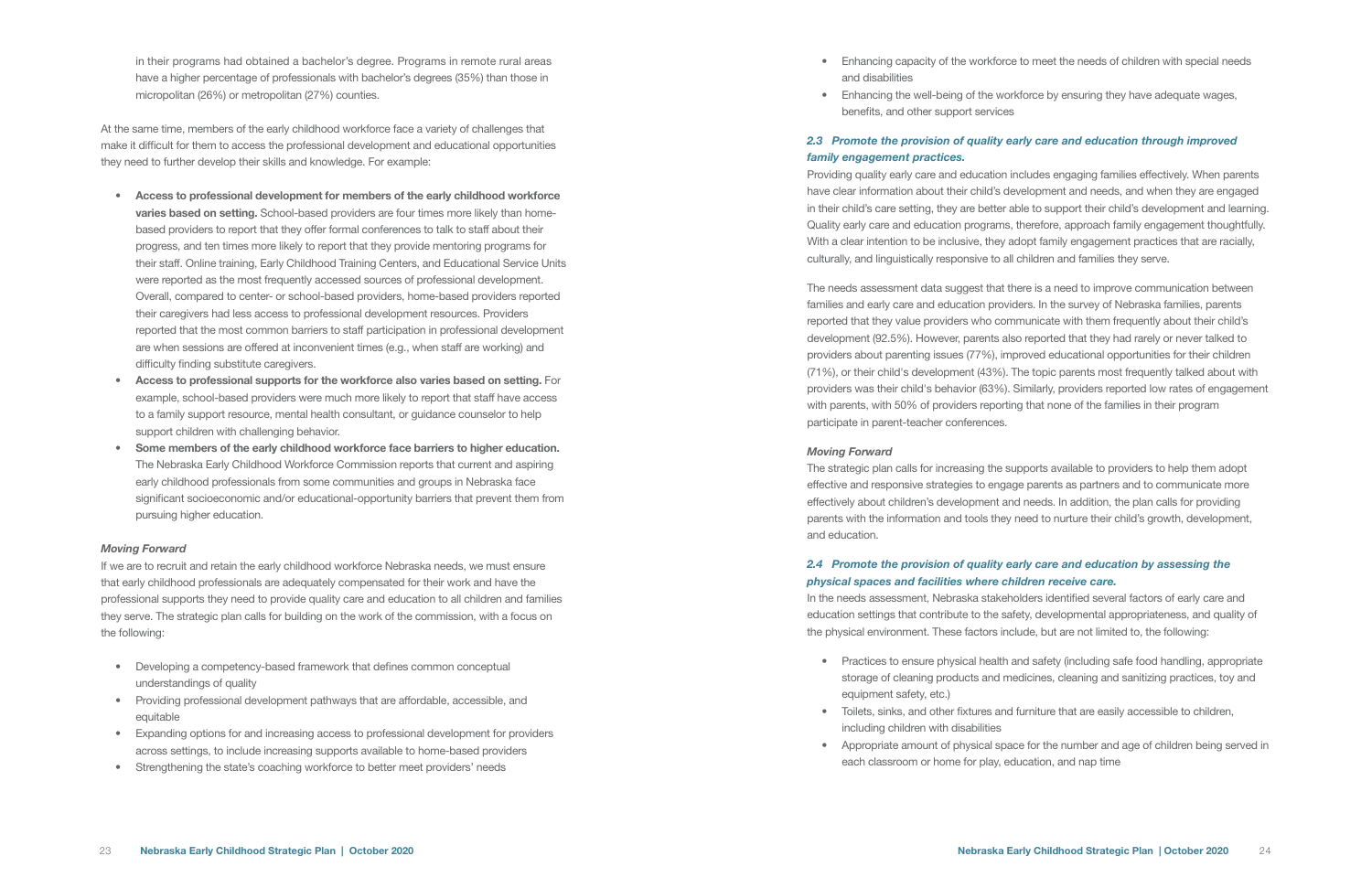- Playground and outdoor spaces that allow children to connect with nature and promote physical activity
- Bathrooms adjacent to classrooms and to playgrounds when possible
- Appropriate acoustics
- Windows in classrooms and common areas
- Soothing colors, open spaces, and different types of lighting that are comfortable, homelike, and inviting
- Entryways, common areas, and hallways that foster engagement with other children and teachers

Because the physical spaces of early care and education settings vary significantly, not all of these factors apply to all settings, but the first factor—regarding physical health and safety issues, including cleanliness—is relevant in every setting. In the family survey, a clean and sanitary environment was rated among the most important factors that families consider when choosing an early care and education setting for their child. In focus groups, some families expressed concern about the poor condition of facilities in their area. Some families, particularly Black and Latino families, felt torn between choosing a clean, modern facility and one that felt safe and comfortable for them and their child.

Among providers, 11.7% reported that facilities issues were a barrier to their participation in the state's quality improvement program, Step up to Quality as described in 2.5.

#### *Moving Forward*

Additional assessment is needed to better understand the nature and scale of concerns Nebraskans have about early care and education facilities and to support providers in making the improvements necessary to ensure quality in their physical spaces and facilities.

#### *2.5 Increase the provision of quality early care and education throughout the state using the Step Up to Quality system.*

- Adapt the Step Up to Quality system to better reflect the state's new definition of quality, which focuses on the experiences of the child.
- Make the system processes more flexible and efficient for providers.
- provider types.

Nebraska's quality rating and improvement system, Step Up to Quality, provides a path for providers to improve the quality of early care and education. In addition, Step Up to Quality is designed to improve child development and school readiness outcomes, provide families with a tool to evaluate the quality of child care and early childhood education providers, and provide accountability for public funds invested in early care and education. With a focus on increasing quality and accountability in the state's early childhood system, Step Up to Quality focuses on core areas of quality that represent provisions that are believed to contribute to children's experience of quality care and education. These areas include curriculum, learning environments, teacher-child interactions, child outcomes, professional development and training, family engagement and partnerships, and program administration.

Programs that participate in Step Up to Quality progress through five steps that are intended to denote increasing levels of quality. In 2019, there were 183 Step 1 Programs, 125 Step 2 Programs, 54 Step 3 Programs, 41 Step 4 Programs, and 19 Step 5 Programs. Coaching and financial incentives become available when providers reach Step 3 of 5.

Currently, participation in the Step Up to Quality program is low among eligible providers and lowest among home-based providers.

#### *Moving Forward*

The strategic plan calls for investing in the following changes to the Step Up to Quality system:

• Tailor the system to meet professional development and quality improvement needs of all

In addition, the strategic plan calls for expanding public outreach and education to promote use of the Step Up to Quality system, creating incentives to encourage providers' participation in the system, and establishing an ongoing review schedule to evaluate the effectiveness of the system.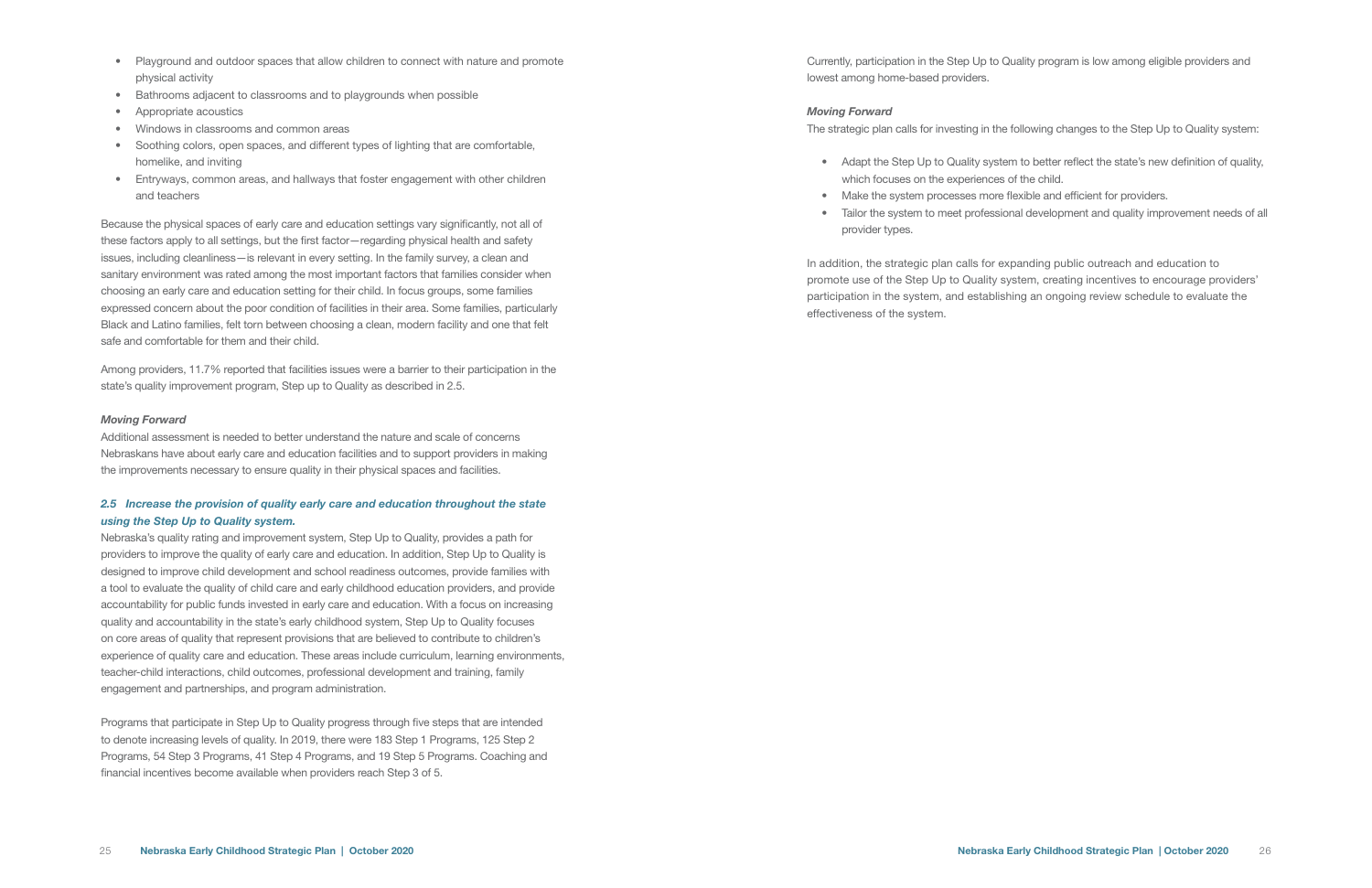- 
- 
- 
- 
- 
- 
- 

*GOAL 3: Communities coordinate a locally designed mixed delivery system that provides continuous care and meets the needs of families.* 

- *Objective 3.1 Create more collaboration among early care and education providers, schools, families, coaches, and businesses in communities and regions across the state.*
- *Objective 3.2 Provide models for communities to build customized collaboration plans that meet local families' needs.*
- *Objective 3.3 Build or expand capacity within communities to support continuity of quality care for children making transitions across early care and education settings, including those from early care and education settings to Kindergarten.*

Success in building an integrated early care and education system that provides quality care to each child depends on coordination of community-level and statewide resources, which requires strong relationships and effective communication among stakeholders representing all sectors of the system. Goal 3 focuses on supporting local community leaders, early childhood providers, and school personnel to build their capacity to coordinate local resources for families and their children.

#### *3.1 Create more collaboration among early care and education providers, schools, families, coaches, and businesses in communities and regions across the state.*

Nebraska has a strong history of community-level leadership and collaboration in early care and education, and examples of coordination within and across the early care and education system exist at the state, regional, and local levels. Such coordination, however, is not consistently found across all communities and regions in the state. For example, in the needs assessment survey, early care and education providers were asked to describe how they engage with other providers and schools. Their responses suggest that while there is some cooperation between schools and providers, there is little true collaboration. The most common types of cooperation reported were providing before- and after-school care, transportation to and from school, and enrichment activities during school breaks. Only 27% to 37% of providers reported engaging with school personnel in activities such as the following:

- Communicating about children's needs
- Preparing transition plans
- Participating in meetings for children with special needs
- Participating in professional development activities together



- Sixpence Early Learning Fund
- Nebraska Early Childhood Pyramid Model

Key informants and stakeholders suggested that the lack of collaboration between providers and public schools is due, in part, to the fact that public school teachers and staff do not see the benefit of collaborating with home- and center-based professionals and do not regard them as peers. Home-based providers reported the fewest connections to other providers and less access to professional development resources in the community, as compared to center-based and school-based providers.

#### *Moving Forward*

Authentic collaboration begins with building relationships that are based on mutual understanding, trust, and a commitment to prioritize shared goals over individual interests. The strategic plan calls for increasing collaboration and community-level coordination by building on existing community coalitions in the state and sharing best practices for creating new collaborations across sectors.

#### *3.2 Provide models for communities to build customized collaboration plans that meet local families' needs.*

Given the rural-urban continuum of communities in Nebraska, and the socioeconomic and cultural diversity of populations in those communities, there is no single model of coordinating early care and education programs and services that will meet the needs of every community in the state. Instead, stakeholders in each community or region will need to collaborate with each other, in consultation with other communities and statewide organizations and agencies, to develop coordination plans that meet the needs of children and families in their area. Existing models of effective coordination within and across the early childhood system will provide the foundation for such plans.

The needs assessment team identified multiple organizations that support and participate in statewide collaboration efforts across the early childhood system, including the following:

- Early Childhood Interagency Coordinating Council
- Nebraska Early Childhood Collaborative
- Nebraska Children and Families Foundation
- First Five Nebraska
- Nebraska Department of Education
- Nebraska Department of Health and Human Services
- Nebraska Early Childhood Workforce Commission
- Nebraska Early Childhood Data Coalition
- Early Childhood Planning Region teams (29 across the state)
- Early Learning Connection Coordinators

In addition, multiple initiatives supported by state resources are underway with the intention of building collaboration at the community level. Some of these initiatives have been rolled out statewide, and some are still pilots in only one or two communities. Examples of communitylevel coalitions and collaboratives include the following: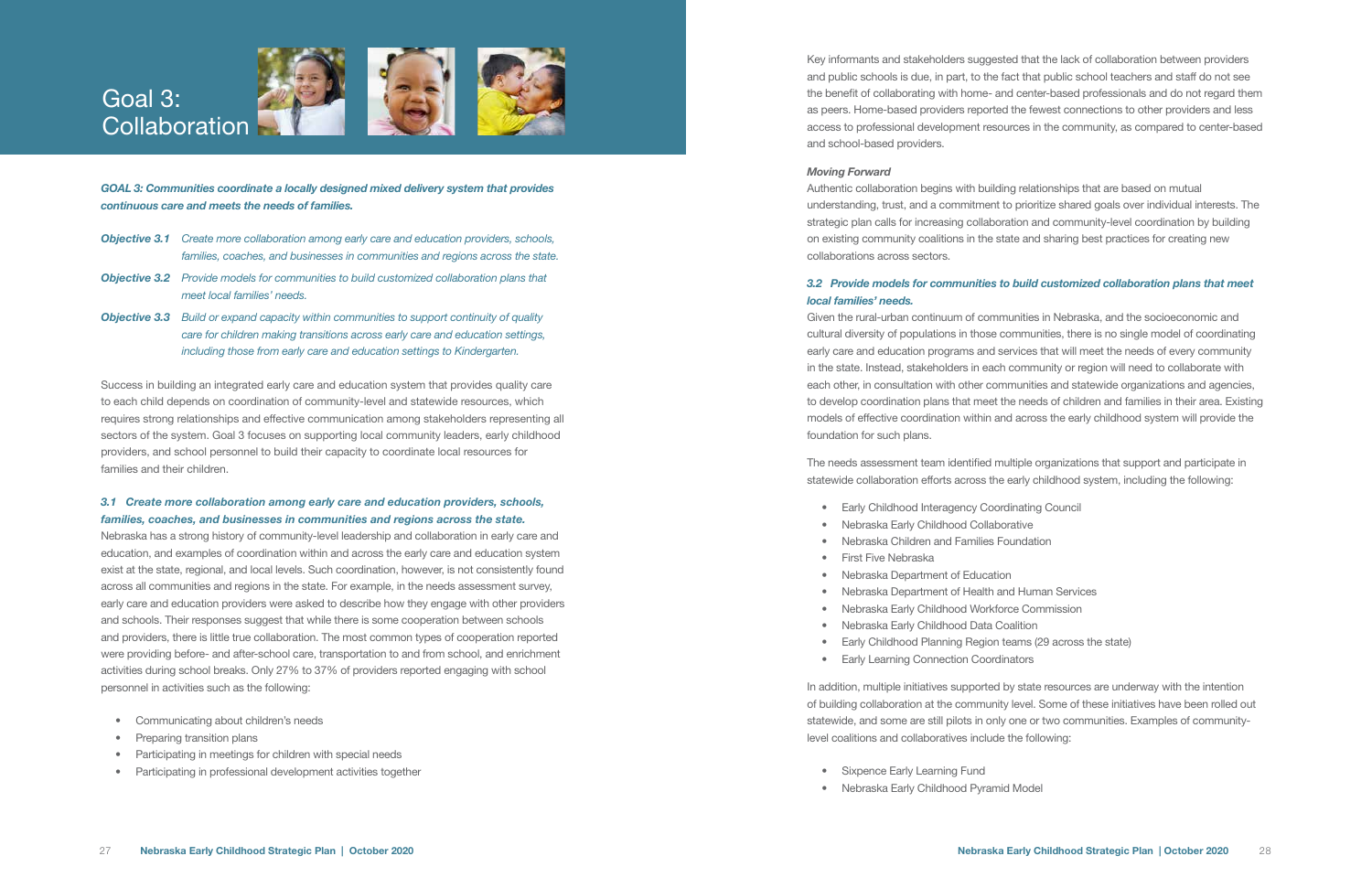- Community Collaboratives
- Bring Up Nebraska
- Communities for Kids
- All Our Kin
- Superintendents' Early Childhood Plan

In the needs assessment, key informants revealed that many of these initiatives are unfamiliar to them. Furthermore, key informants identified several factors that can hinder collaboration with other organizations, including the following:

- Competition between organizations
- Lack of time to meet
- Lack of staff and/or capacity
- Restrictive or limited funding
- Location or distance between organizations
- Lack of awareness or understanding of other organizations' roles and what they offer

#### *Moving Forward*

The strategic plan calls for developing a statewide infrastructure to help support coalition building within and across Nebraska's communities. Building on Nebraska's existing models of collaboration and coordination, organizations in the statewide early childhood system will work together to define how each can best support greater capacity in local systems and provide resources for communities to design and implement their own early childhood coordination plans. As each community, or group of communities in a region, creates more coordinated and integrated early childhood systems, they will do so by building on the strengths and resources that are locally available to meet families' needs. When community leaders identify gaps in their local system, they may turn to other communities or to state-level organizations to seek information or resources to begin to fill those gaps. Ultimately, the more coordination and alignment at the state and community levels, the easier it will be for families to access the services they need for their child's healthy development.

#### *3.3 Build or expand capacity within communities to support continuity of quality care for children making transitions across early care and education settings, including from early care and education settings to Kindergarten.*

Enhancing collaboration and coordination among early care and education providers, schools, and families is an important step toward improving the continuity of care in communities across Nebraska. Positive transitions from one early care and education setting to the next create stability and promote children's positive developmental and learning outcomes. Across Nebraska, families and early care and education providers are seeking assistance in understanding how best to promote positive transitions for young children, including what is needed to prepare children for Kindergarten.

In the needs assessment, key informants ranked factors important to preparing children for Kindergarten. Their highest-rated factors were (1) the need for parents to read to their children

and (2) the need for children with special needs to be identified and receive services before entering school. Other factors they identified included (1) children and parents visiting the Kindergarten classroom prior to entering school and (2) communication between Kindergarten teachers and professionals who work with children birth through 5 about what is expected of children in Kindergarten.

The needs assessment survey of providers revealed that most providers do not engage in any practices to support children's transition to Kindergarten. Overall, 47% of providers reported having children visit a Kindergarten classroom. Less than 30% reported that they communicate directly with families or Kindergarten teachers to prepare children for this transition. In focus groups, many families expressed concerns that their children would not experience quality in the transition to Kindergarten. Their concerns included the following:

• Length of the school day and whether their child could stay focused and engaged for

• Kindergarten activities may be too structured and not allow for play, exploration, and

- such a prolonged period
- creativity
- Too much emphasis on testing and assessment
- Bullying and that the teacher may not prevent or respond to the problem

#### *Moving Forward*

Nebraska needs to develop a better understanding of what supports children and families need to ensure success in Kindergarten, and how schools and community programs can provide that support. A study of transitions that occur between birth and age 5 would support this understanding. In addition, the strategic plan calls for identifying effective strategies for building relationships between and among early care and education providers and school personnel, as well as among community leaders, families, and other stakeholders. Working together, these stakeholders would be able to identify new or expand the use of existing models and resources that support providers and schools in implementing effective transition practices and ensuring continuity of care for every child.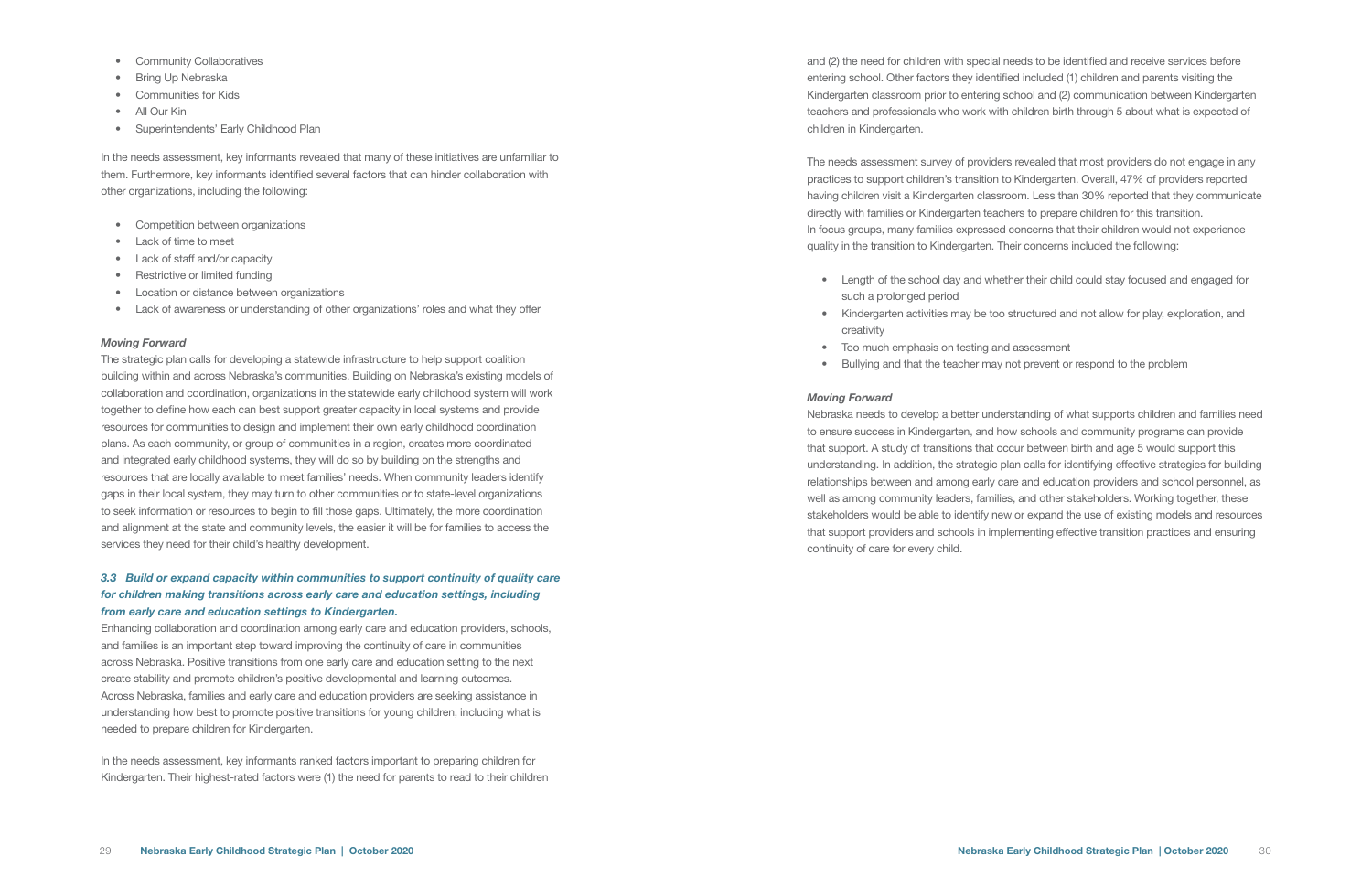*GOAL 4: Statewide systems align to support communities in creating an integrated and comprehensive mixed delivery system for all children.*

- *Objective 4.1 Create more alignment and integration of vision and planning across statelevel organizations, including agencies, nonprofits, private and philanthropic organizations, and advocacy groups.*
- *Objective 4.2 Promote the importance of early childhood and the value of quality early care and education to the community, state, and economy.*
- *Objective 4.3 Expand the state's capacity to support coordination and alignment of early childhood programs and services through integrated data systems that track outcomes and support decision making at the state and community levels.*
- *Objective 4.4 Conduct ongoing needs assessment and strategic planning efforts to expand the knowledge gained and to continue to inform the efforts to transform the early childhood system.*

## Goal 4: Alignment





The focus of Goal 4 is to implement systems changes at the state level that will support better coordination and alignment across all levels of the early childhood system. Starting with an aligned vision for early care and education that will shape funding and policy decisions, this goal will promote the value and importance of early care and education to all Nebraskans and build the state's capacity to capture and use more integrated data to inform future decision making and improve access to quality early childhood services. Finally, this goal charges the state to continue to learn about the gaps in the system through ongoing needs assessment and to continue stakeholder-driven strategic planning.

#### *4.1 Create more alignment and integration of vision and planning across state-level organizations, including agencies, nonprofits, private and philanthropic organizations, and advocacy groups*.

In general, all the partners in the state's early childhood system are working toward improving outcomes for young children through their programs and services. However, the needs assessment revealed that the organizations working in Nebraska's mixed delivery early childhood system are often not familiar with the work of other organizations and do not have an understanding of how their own work complements or conflicts with the work of others. The Nebraska Early Childhood Strategic Plan provides a strategic framework for developing shared understandings and increasing coordination among partners and stakeholders.

• First, the current funding for child care subsidy does not cover the full cost of providing quality care. That is, the providers who accept the child care subsidy in addition to the family's contribution are likely to operate at a loss rather than covering the full cost of

• Second, the policies and processes providers must navigate to receive the subsidy payment are burdensome. This limits providers' willingness to participate in the child care subsidy program, which in turn limits access for families who cannot afford the full

The strategic plan establishes Nebraska's intent to create a more integrated early childhood mixed delivery system in which children continuously experience quality services from birth through the transition to school. With this shared intent and the supporting strategic vision, goals, and objectives, the state can begin to address the systemic barriers that prevent families, especially families with vulnerability factors, from accessing quality early childhood services. Many of these barriers stem from state-level policies and procedures, including funding and administrative policies that restrict access to services. For example:

• Third, the current family eligibility criteria for the child care subsidy limit families' access to quality child care. Early care and education services for families experiencing vulnerabilities are not consistent across the birth to 5 continuum. Families may qualify for programs that provide care and education from birth to age 3, but there is then nothing available for their child until they can enroll in public PreK at age 4. Policy changes are needed to make it more likely that eligible families can successfully enroll their child in continuous, quality services from birth through age 5.

• Early childhood programs must apply for and combine funding from multiple sources, some of which have inconsistent quality standards, in order to cover operating expenses. In its analysis of funding available to the early childhood system, the Nebraska Early Childhood Workforce Commission mapped the paths that federal and state funds take to reach providers, families, and the early childhood workforce. This effort demonstrated that the funds flow through a network of policies and programs that contain standards and rules that are not coordinated or may even conflict. As a result, providers must spend time and energy navigating the policy and regulation requirements necessary to "braid" funds from different sources in order to bring in adequate operating revenue. The administrative effort required to braid funding draws their time and energy

• Programs intended to assist parents with the cost of early care and education are not designed with children's needs or business stability in mind. As described under Goal 1, cost is one of the top barriers that families face in accessing quality early care and education programs and other essential services. One of the state's tools to address the cost barrier for families is the child care subsidy. However, many providers do not participate in the subsidy programs because the administrative processes are too burdensome and the reimbursement rate is too low. In the needs assessment, key informants identified the following three systemic barriers that, if removed, could enhance

- away from the children in their care.
- equitable access to quality care:
	- care for eligible children.
	- cost of care.
	-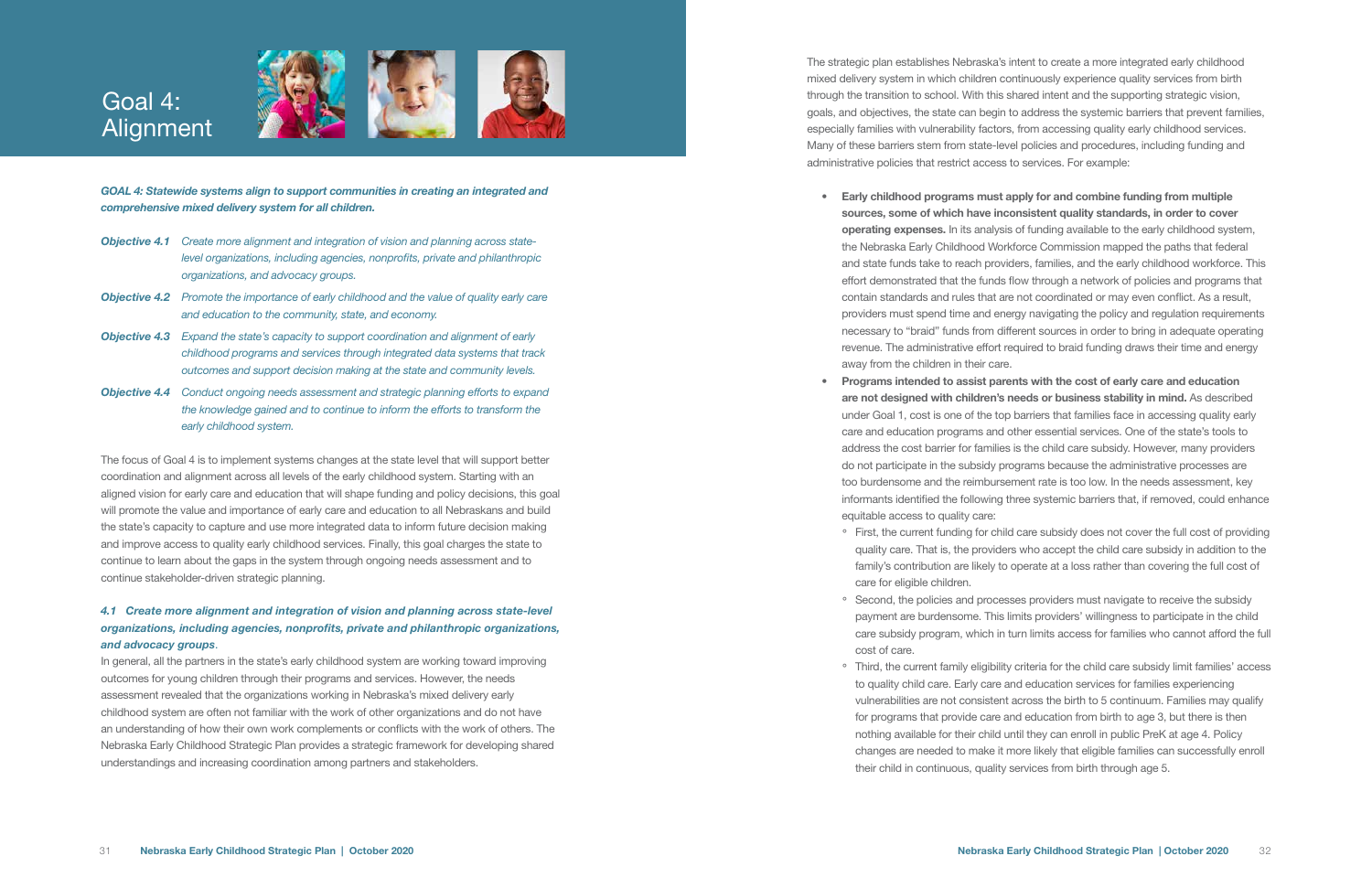- Families experience barriers to accessing essential services when eligibility criteria are defined differently for different programs. Interviews and surveys with key informants identified systemic barriers that limit families' access to essential services. For example, misalignment of eligibility requirements limits access to public assistance programs (including the child care subsidy) that provide essential services for families experiencing vulnerabilities.
- Multiple policy barriers restrict the use of funds along program lines. Such policy barriers may prevent early care and education providers from accessing the programs and funds that will help improve the quality of their program.

#### *Moving Forward*

The strategic plan calls for creating an aligned vision for Nebraska's early childhood mixed delivery system that will shape funding and policy decisions and will facilitate coordination of services. In particular, the plan calls for establishing a statewide task force to investigate and make recommendations for alternative funding and administrative policies that would facilitate access to quality early care and education programs and other essential services for every child and family in Nebraska. For example, the task force would address the following:

- Recommend changes to state policies to make accessing state and federal funds more efficient for providers.
- Align and simplify tools, applications, processes, and systems to make accessing early care and education easier for families.
- Align and simplify tools, applications, processes, and systems to make accessing essential services easier for families.

#### *4.2 Promote the importance of early childhood and the value of quality early care and education to the community, state, and economy.*

When asked about the systemic barriers that limit access to quality early care and education for families with vulnerability factors, key informants reported that the lack of understanding about the importance of quality early childhood education by the public, by policymakers, and by community leaders prevents the necessary investment and prioritization of resources to ensure each child has access to quality early care and education. Stakeholders across the state voiced a similar theme—emphasizing that everyone needs to understand the value and impact of quality early care and education on children, the community, the economy, and the nation.

• The primary weakness of Nebraska's administrative data (i.e., data held by state agencies) about the population of young children and families is that they are not integrated at the individual level. This makes it very difficult to estimate the number of children or families that are experiencing multiple vulnerability factors. Prior analysis of risk or vulnerability in Nebraska's young children has focused primarily on poverty. Using those data points, the number of children in the population with developmental delays, other disabilities, and other vulnerabilities are underestimated. These estimates are used to inform funding decisions. Much of the available data does not capture the conditions experienced by populations experiencing one or more vulnerabilities that impact the children's

#### *Moving Forward*

The strategic plan calls for a statewide effort to create awareness and shared commitment to the fact that everyone—including parents, families, early childhood providers, schools, businesses, community leaders, state agencies, elected officials, and nonprofit organizations—has a vested interest in supporting the healthy development and learning of each child.

Most available data describe children and families experiencing vulnerability factors through the reports by state programs about how families use essential

Data collected on capacity from licensed child care providers provide an estimation of the number of spots available, but do not provide the actual enrollment of licensed providers. Therefore, estimates of the system's capacity are

#### *4.3 Expand the state's capacity to support coordination and alignment of early childhood programs and services through integrated data systems that track outcomes and support decision making at the state and community levels.*

Currently, Nebraska community leaders and policymakers do not have access to the full range of data needed to make fully informed decisions about early childhood policies, funding, and programs. While they use the data that are available to make the best decisions possible, additional work is needed to develop and implement a network of early childhood data systems that will allow leaders across the state to measure and track progress toward the strategic plan goals and community priorities. The needs assessment identified several ways in which current data collection and management processes limit our understanding, including the following:

#### • Data limitation: Understanding the population of families experiencing

vulnerability factors. Until now, the state has had limited data to represent the number of families with young children who experience conditions that make them vulnerable, such as food instability, housing instability, or mental illness. The 2019 needs assessment captured some of this information for the first time, but the

- following challenges remain:
	-
	-
	- long-term outcomes.
- - services, not early care and education services. rough and likely inaccurate.
- 

#### • Data limitation: Understanding how families use early care and education services.

While the needs assessment provided some insights into how families use early care and education services, other available data do not provide a picture of Nebraska families' use of such services. Existing limitations include the following:

#### • Data limitation: Understanding how data are used to inform policy decisions. Based on the needs assessment survey of families, more than 60% of children birth through age 5 in Nebraska are cared for every day in a home-based setting, and families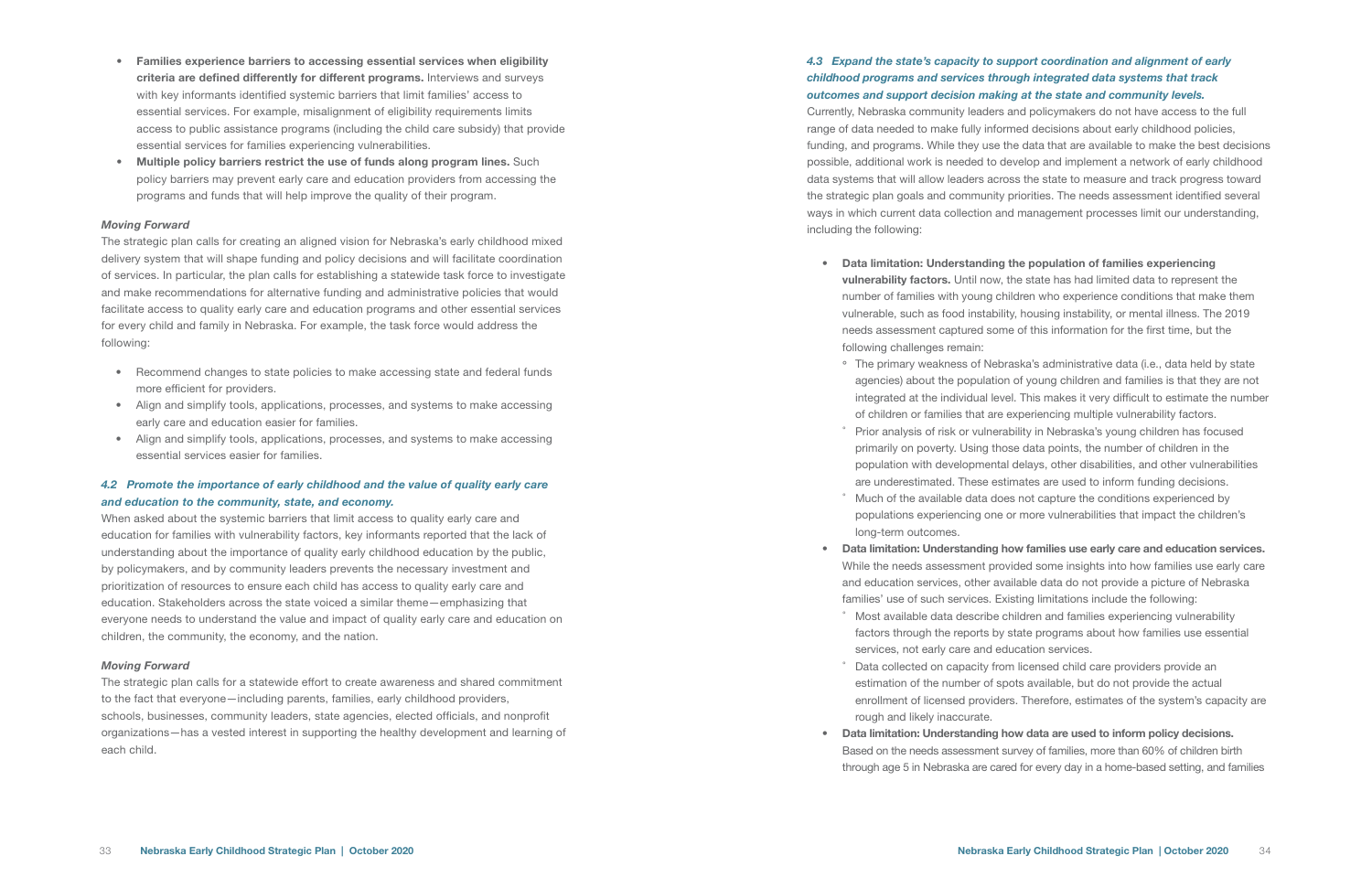experiencing vulnerabilities most often choose family child care homes or unlicensed care settings. Data about the needs and characteristics of children experiencing vulnerabilities served in these settings are simply not captured, leaving these children and families underrepresented in decisions about policy and funding.

• Data limitation: Data integration challenges. One of the main advantages of the 2019 needs assessment has been the ability to describe the needs and gaps facing families across the state using the same questions at the same time. While there are several state agencies and other organizations that collect statewide or regional information about families and the programs they use, there are limited mechanisms that would allow agencies and other organizations to exchange data for combined or comparative analyses. Such analyses would significantly improve our understanding of the full range of needs of families in different parts of the state.

#### *Moving Forward*

The strategic plan calls for developing and implementing a system of shared measurement and accountability that includes feedback loops to support continuous improvement. This effort will include building capacity in the state's Early Childhood Integrated Data System, with a focus on establishing collaborative data sharing, increasing families' access to services, and improving the quality of early care and education.

#### *4.4 Conduct ongoing needs assessment and strategic planning efforts to expand the knowledge gained and to continue to inform the efforts to transform the early childhood system.*

## Initial Implementation **Strategies**

While the needs assessment conducted in 2019 provided a more comprehensive understanding of Nebraska's early childhood system and of the challenges that families and providers are facing than has been available before, there is still more to learn if we are to continue identifying and prioritizing actions that will have the greatest impact. As summarized earlier in this report, additional information is needed to better understand the nature and scale of concerns Nebraskans have about early care and education facilities (see section 2.4) and how best to support positive transitions (see section 3.3). In addition to targeting topics identified in the 2019 needs assessment, Nebraska will benefit from asking families and providers to answer questions over time in order to create a more in-depth understanding of the factors that present the most barriers to accessing and providing quality early childhood services. These conversations will inform the development of strategies and action plans for accomplishing the goals and objectives of this plan. The intent is to build on Nebraska's strengths—locally, regionally, and statewide—to ensure equitable access to quality early childhood services for all children birth through age 8.

#### *Moving Forward*

As the needs assessment and strategic planning efforts continue, we will invite stakeholders to help us identify additional strategies that respond to the strengths and needs of their communities. In addition, we will ask stakeholders to identify and recommend solutions to address new or worsening needs and gaps that have emerged during the COVID-19 pandemic. Initial implementation strategies have been identified and are provided in the next section.

Following is a list of goals and objectives with implementation strategies that were identified in early 2020. In 2021 and 2022, Nebraskans will be engaged through meetings, interviews, surveys, and focus groups to further develop the plan, with a focus on identifying additional strategies and action plans for accomplishing the goals. Stakeholders will be invited to participate in conversations to ensure the plan addresses the priorities and needs of Nebraskans in diverse and unique communities across the state.

The following areas of focus will be central to the development of additional implementation strategies and detailed action plans:

• Ensuring equitable access to services. The next stage of strategic planning will include a special focus on listening to community voices to ensure that, no matter where a family lives or what challenges they face, each child in Nebraska can access quality early

• Defining quality in early care and education. A top priority in the planning process is to achieve a shared understanding across Nebraska of what quality means in early care and education settings and to infuse that definition into every aspect of the work.

collaborating with community leaders, including families and early childhood educators, to identify strategies and action plans that leverage local strengths and resources to support the needs of children and families within specific communities.

- childhood education and other essential services.
- 
- Collaborating with communities. Continuing work with communities will focus on
- to support the child's development and well-being.

• Aligning statewide systems. Stakeholder conversations will also highlight changes that are needed to ensure that statewide policies and processes align with the Nebraska Early Childhood Strategic Plan, facilitating coordination of resources and creating a more integrated early childhood system that provides seamless access to all services needed

#### GOAL 1 STRATEGIES

## *Goal 1: Each child and their family can access the quality early care, education, and other*

*essential services they need to support each child's healthy development.*

*Objective 1.1: Increase availability of quality early care and education services in communities across the state by creating funding strategies that pay providers for the full cost* 

*of quality services.* 

Strategy 1.1.1 Expand funding sources that pay providers for the full cost of quality care, including the expansion of child care subsidy, other public funds, and public/private endowments.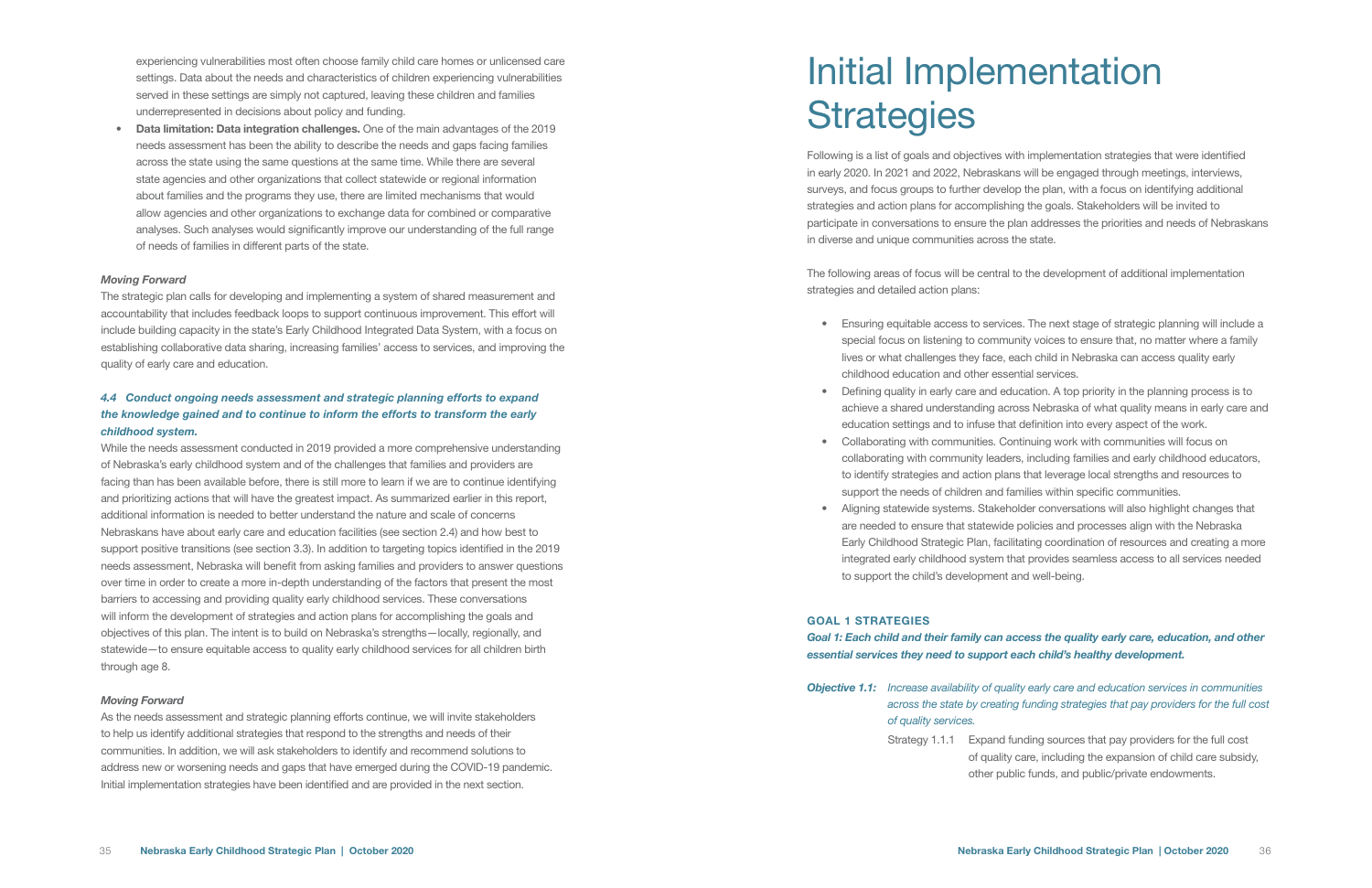- Strategy 1.1.2 Support early care and education providers as business owners in maintaining stable revenue while providing quality care to children.
- Strategy 1.1.3 Build on Nebraska's public/private partnership tradition by engaging the business community to support quality early care and education.
- Strategy 1.1.4 Provide specific culturally relevant outreach to informal care providers among refugee and immigrant populations, offering resources and information to promote licensure and practices that promote learning.
- Strategy 1.1.5 Assess current partnerships among early care and education providers to identify and remove barriers to new partnerships, such as barriers related to regulations, reporting requirements, and costs.

#### *Objective 1.2: Increase families' access to quality early care and education by improving continuity of care and removing barriers.*

- Strategy 1.2.1 Make quality care affordable for families by changing eligibility criteria so more families can access the child care subsidy.
- Strategy 1.2.2 Improve the continuity of care experienced by each child by addressing barriers related to transportation and the need for flexible and expanded hours of operation.
- Strategy 1.2.3 Examine the unique barriers related to transportation, flexibility of hours, and additional costs faced by families of children with disabilities with the aim of making changes that will increase access to affordable, quality care for children with disabilities.
- Strategy 1.2.4 Increase awareness among families and early care and education providers about how best to identify and support young children with learning disabilities, behavioral problems, or mental health needs, and provide supports to eliminate suspension and expulsion practices in early care and education programs.
- *Objective 1.3: Create coordinated and aligned resource, referral, and enrollment systems across the state, regional, and local levels that make it easier for families to find and enroll in (or access) quality early care, education, and other essential services.*
	- Strategy 1.3.1 Building on existing programs, align and expand current resource and referral tools and supports within and across state agencies and other programs, including those at the regional and community levels, to make accessing information about early childhood services easier for families.

Strategy 1.3.2 Assess the capacity of current resource and referral teams to determine whether they can expand their role(s) to become "central navigators" in helping families find quality early care and education services.

Strategy 1.3.3 Continue efforts to simplify enrollment applications to make it easier for families to access and receive all services for which they or their children are eligible.

### *Objective 1.4: Increase access to essential services especially for vulnerable families and families living in rural areas.* Strategy 1.4.1 Assess gaps in essential services for children and families experiencing vulnerability and families living in rural areas. Strategy 1.4.2 Expand access to essential services for children and families

experiencing vulnerability and families living in rural areas.

### GOAL 2 STRATEGIES

#### *Goal 2: All early care and education settings provide quality experiences for children.*

| <b>Objective 2.1:</b> Establish shared, statewi |                                                                             |
|-------------------------------------------------|-----------------------------------------------------------------------------|
|                                                 |                                                                             |
|                                                 | provisio                                                                    |
|                                                 | educatio                                                                    |
|                                                 | shape th                                                                    |
|                                                 | a. All pr                                                                   |
|                                                 | care                                                                        |
|                                                 | b. Com                                                                      |
|                                                 | c. State                                                                    |
|                                                 | d. The                                                                      |
|                                                 | profe                                                                       |
|                                                 | e. Early                                                                    |
|                                                 | f. The e                                                                    |
|                                                 | orga                                                                        |
|                                                 |                                                                             |
|                                                 | and education systems c<br>Strategy 2.1.1 Engage<br>Strategy 2.1.2 Incorpor |

#### *Objective 2.1: Establish shared, statewide definition of quality to shape and direct all early care and education systems change efforts.*

stakeholders to further develop the description of the ns of quality of care across different settings.

rate the Nebraska definition of quality early care and on into the programs, operations, and systems that he provision of that care, including the following: rofessional development materials to support quality in home-, school-, and center-based settings

**nmunity-level collaboration efforts** 

e agency programs, policies, and operations

curricula that lead to early childhood education

essional qualifications at high schools and colleges

childhood assessment tools and programs

early childhood programs of public and private nizations

### *Objective 2.2: Promote the provision of quality early care and education throughout the state by promoting, supporting, and training the early childhood workforce.* Strategy 2.2.1 Establish a system-wide competency framework for members

of Nebraska's early childhood workforce.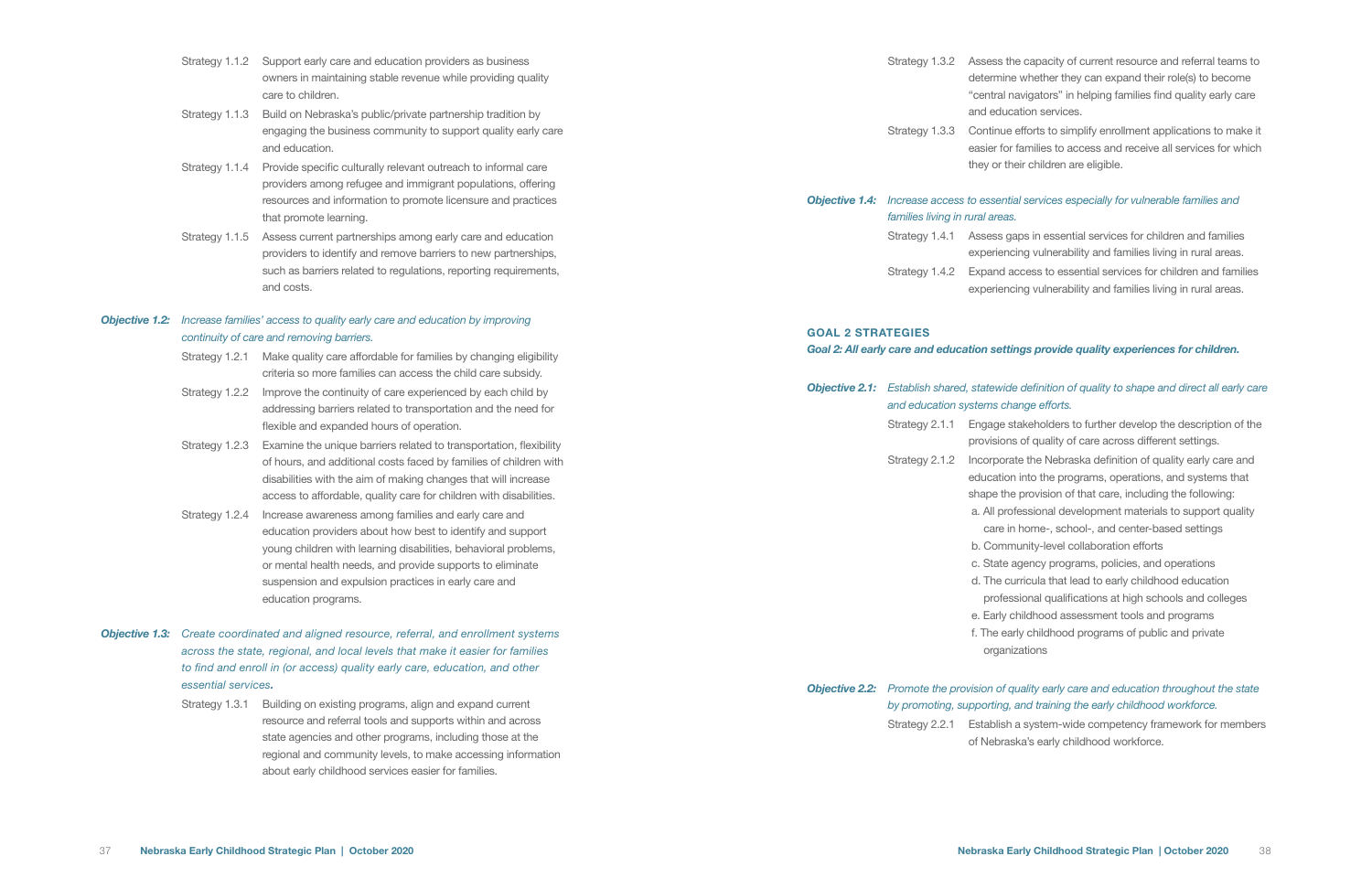| Strategy 2.2.2 | Develop professional pathways that are affordable, accessible,  |
|----------------|-----------------------------------------------------------------|
|                | and equitable in order to recruit and retain an early childhood |
|                | workforce that provides quality care.                           |
|                |                                                                 |

Strategy 2.2.3 Expand options and increase access to professional development for providers and early childhood professionals in each setting type.

- Strategy 2.2.4 Increase the supports available to home-based providers to help them more easily access professional development resources and improve quality.
- Strategy 2.2.5 Strengthen and sustain a quality coaching workforce through regional- and state-level infrastructure that is locally delivered and flexible enough to meet each provider's needs.
- Strategy 2.2.6 Enhance the capacity of the workforce and providers to implement evidence-based practices (i.e., those set by the Division of Early Childhood) to meet the needs of children with special needs and disabilities in community-based settings.
- Strategy 2.2.7 Enhance the well-being of the early childhood workforce through adequate wages, benefits, and other support services.

#### *Objective 2.3: Promote the provision of quality early care and education through improved family engagement practices.*

- Strategy 2.3.1 Increase the supports available to providers to engage parents as partners in providing early care and education for their children.
- Strategy 2.3.2 Increase the supports available to providers to communicate effectively with parents about their children's development and needs.
- Strategy 2.3.3 Provide parents with information and tools to support them in nurturing their children's growth, development, and education.

#### *Objective 2.4: Promote the provision of quality early care and education by assessing the physical spaces and facilities where children receive care.*

- Strategy 2.4.1 Assess and address any issues with early care and education facilities that present barriers to providing quality care.
- Strategy 2.4.2 Support providers to make improvements in facilities to provide quality care.

### *Objective 2.5: Increase the provision of quality early care and education throughout the state using the Step Up to Quality system.*

- Strategy 2.5.1 Invest in significant changes in Step Up to Quality standards and indicators to focus on ensuring that each child experiences quality early care and education.
- Strategy 2.5.2 Invest in significant changes in Step Up to Quality processes to make enrolling and participating in the program more flexible and efficient for providers.
- Strategy 2.5.3 Expand the public relations campaign to promote the use of Step Up to Quality.
- Strategy 2.5.4 Create incentives to encourage providers and early childhood professionals to participate in Step Up to Quality and advance through the program.
- Strategy 2.5.5 Tailor the Step Up to Quality program and supports to meet the professional development and quality-improvement needs of all provider types.
- Strategy 2.5.6 Establish an ongoing review schedule to evaluate the effectiveness of Step Up to Quality in documenting and elevating the quality of early care and education in Nebraska.

#### GOAL 3 STRATEGIES

### *Goal 3: Communities coordinate a locally designed mixed delivery system that provides continuous care and meets the needs of families.*

| <b>Objective 3.1:</b> Create more collaboration<br>families, coaches, and bus |            |
|-------------------------------------------------------------------------------|------------|
| Strategy 3.1.1 Building                                                       |            |
|                                                                               | additiona  |
|                                                                               | early care |
|                                                                               | commun     |
| Strategy 3.1.2 Share res                                                      |            |
|                                                                               | practices  |
|                                                                               | of the ea  |
|                                                                               |            |

### *Objective 3.1: Create more collaboration among early care and education providers, schools, families, coaches, and businesses in communities and regions across the state.*

upon community coalitions across the state, identify al methods to build relationships between and among e and education providers and school personnel within ities.

sources with community leaders and providers on best s for collaboration and communication across sectors arly childhood mixed delivery system.

#### *Objective 3.2: Provide models for communities to build customized collaboration plans that meet local families' needs.*

- -
	-

Strategy 3.2.1 Develop and implement a statewide infrastructure for coalition building that can support continued coordination, collaboration, and communication across sectors at the community or regional level.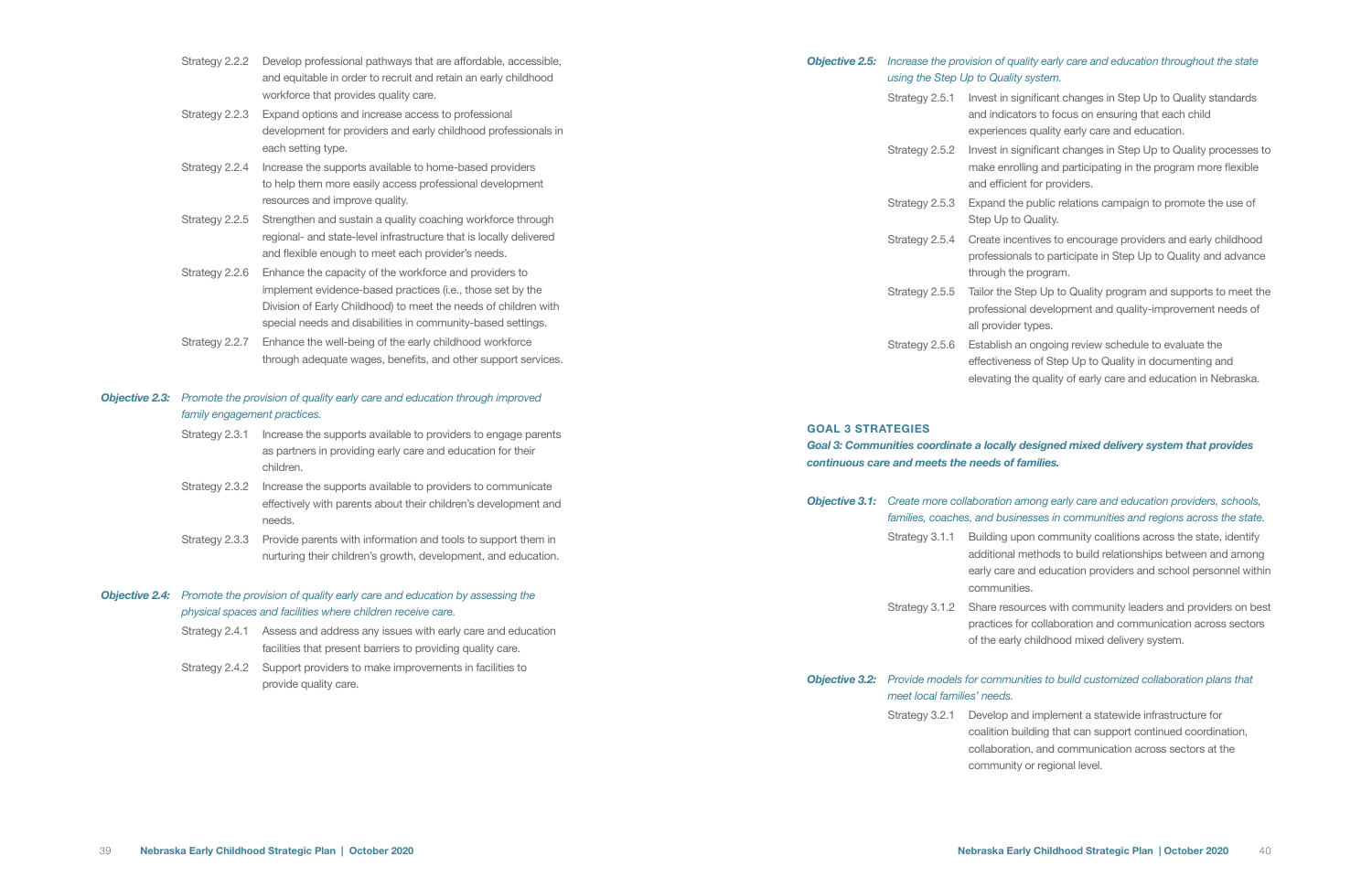- Strategy 3.2.2 Support communities, or groups of communities, in creating high-functioning and sustainable infrastructures to provide early care, education, and other essential services to children and families.
- Strategy 3.2.3 Establish and implement community-wide or regional early care and education coordination plans.
- *Objective 3.3: Build or expand capacity within communities to support continuity of quality care for children making transitions across early care and education settings, including those from early care and education settings to Kindergarten.*
	- Strategy 3.3.1 Create or expand distribution of resources that support early childhood providers and school personnel in implementing effective transition practices.
	- Strategy 3.3.2 Using existing models and resources, increase awareness about what is needed for the transition to Kindergarten by sharing information between schools and early care and education providers, and with families.
	- Strategy 3.3.3 Promote continuity of care for each child by developing or expanding child-specific information sharing between the early childhood provider and school personnel prior to the transition.
	- Strategy 3.3.4 Ensure that Kindergarten classrooms and teachers are ready to meet the individual needs of every age-eligible child, regardless of their abilities.

- **Objective 4.1:** Create more alignment and integration of vision and planning across state*level organizations, including agencies, nonprofits, private and philanthropic organizations, and advocacy groups.*
	- Strategy 4.1.1 Create an aligned vision for quality early care and education across state-level early childhood programs that is informed by communities, providers, and parents.
	- Strategy 4.1.2 Establish a task force across public, private, and nonprofit organizations to study and propose alternative funding and administrative policies to support fully funded, quality care across all early care and education settings.

|  | <b>Objective 4.2:</b> Promote the importance<br>education to the commur |          |
|--|-------------------------------------------------------------------------|----------|
|  |                                                                         |          |
|  | Strategy 4.2.1 Inform N                                                 |          |
|  |                                                                         | educatio |
|  | Strategy 4.2.2 Seek Ne                                                  |          |
|  |                                                                         | and edu  |
|  |                                                                         |          |
|  | Objective 1.2. Expand the state's capac                                 |          |

#### GOAL 4 STRATEGIES

*Goal 4: Statewide systems align to support communities in creating an integrated and comprehensive mixed delivery system for all children.*

#### assessment and strategic planning efforts to expand *the knowledge gained and to continue to inform the efforts to transform the*

the efforts to gather longitudinal data on key findings Year 1 PDG needs assessment.

Strategy 4.1.3 Explore state policies that restrict how state and federal funds can be braided and recommend changes, specifically where these policies limit the number of children who can be served in quality care settings.

Strategy 4.1.4 Align and simplify tools, applications, processes, and systems within and across state agencies and other programs to make accessing services easier for families.

#### *Objective 4.2: Promote the importance of early childhood and the value of early care and education to the community, state, and economy.*

lebraskans of the importance of quality early care and on and what is at stake for Nebraska's future.

ebraskans' commitment to support quality early care ucation.

#### *Objective 4.3: Expand the state's capacity to support coordination and alignment of early childhood programs and services through integrated data systems that track outcomes and support decision making at the state and community levels.*

- Strategy 4.3.1 Develop and implement systems of shared measurement and accountability in support of a collective impact model.
- Strategy 4.3.2 Create and implement feedback loops for continuous improvement within and across systems.
- Strategy 4.3.3 Build capacity in the state's Early Childhood Integrated Data System (ECIDS) to establish collaborative data sharing capacity by streamlining information collection and management and integrating data systems.
- Strategy 4.3.4 Build capacity in the state's ECIDS to increase families' access to services by increasing the information available to families and helping families find and enroll in services.
- Strategy 4.3.5 Build capacity in the state's ECIDS to improve the quality of early care and education by expanding and integrating information about professional learning opportunities, and to improve service coordination and transitions.

| <b>Dbjective 4.4:</b> Conduct ongoing needs a |          |
|-----------------------------------------------|----------|
| the knowledge gained and                      |          |
| early childhood system.                       |          |
| Strategy 4.4.1 Continue                       |          |
|                                               | from the |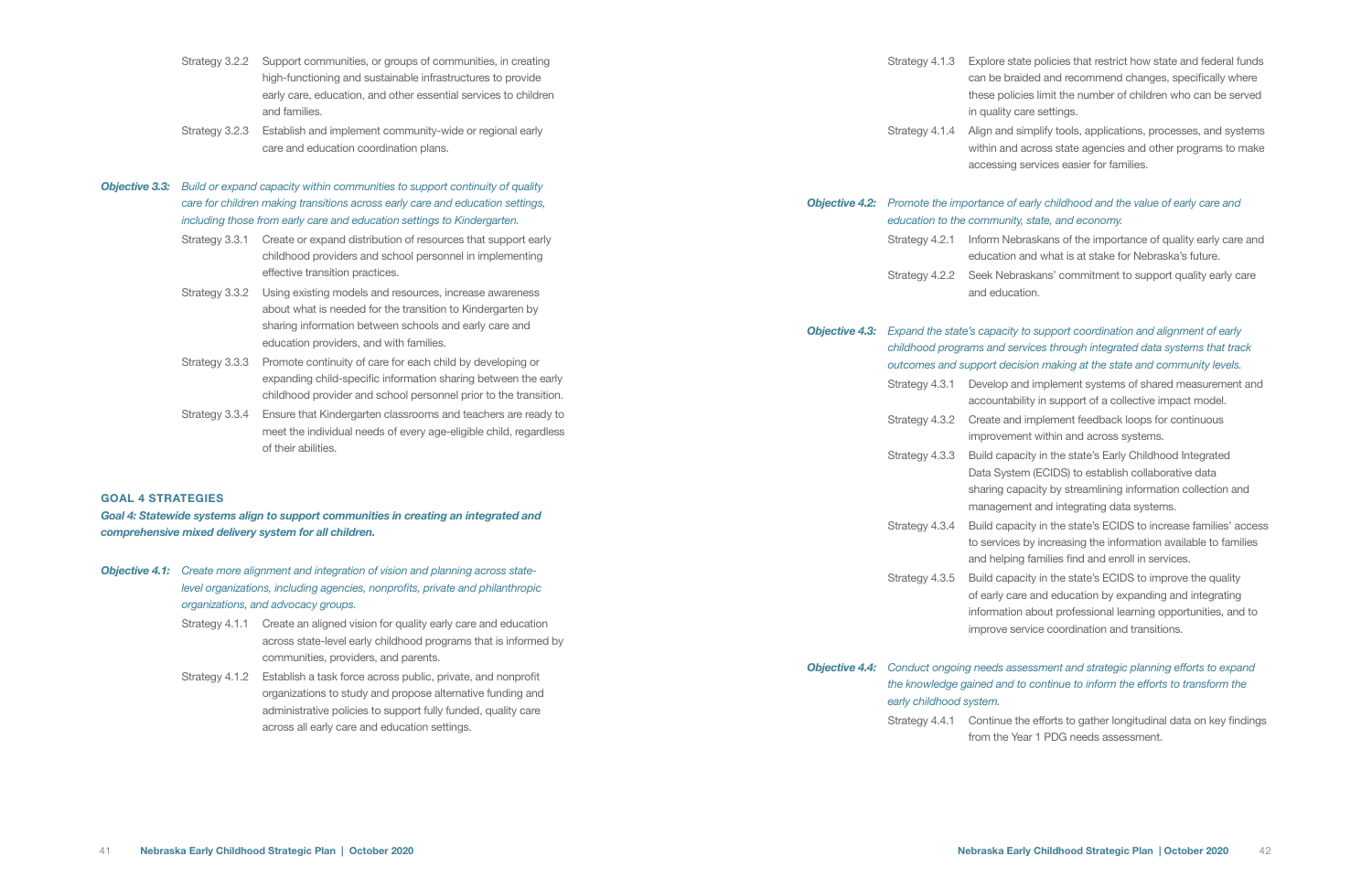The Nebraska Early Childhood Strategic Plan is designed to create a more integrated system of early childhood services and to ensure that, no matter where a family lives or what challenges they face, each child in Nebraska has access to quality early childhood services. The goals and objectives build on a strong foundation of existing and expanding collaborative relationships and ongoing initiatives across the state, providing a clear framework and targets for the shared work ahead. At the same time, the goals and objectives are broad enough to allow stakeholders across Nebraska to define, implement, and refine strategies and action plans that respond to the strengths and needs of specific communities and populations.

The Nebraska Early Childhood Strategic Plan is a dynamic plan by and for Nebraskans. As we develop detailed implementation strategies, we need the continued input and participation of people from across the state who share our commitment to providing equitable access to quality early childhood services that support children's healthy development from birth through age 8. Learn more about how you can get involved at NEearlychildhoodplan.org.

# Learn More and Get Involved

### NEearlychildhoodplan.org

- Strategy 4.4.2 Expand data collection efforts to assess needs and gaps in aspects of the early childhood system not addressed by the Year 1 PDG needs assessment including but not limited to:
	- ° Transitions children experience between birth and age 5, before reaching the transition to Kindergarten (Objective 3.3)
	- ° Issues with the physical spaces (facilities) in which children receive care (Objective 2.4)
- Strategy 4.4.3 Engage stakeholders statewide to refine and revise the Nebraska Early Childhood Strategic Plan.
- Strategy 4.4.4 Implement, monitor, and report progress on the Nebraska Early Childhood Strategic Plan.